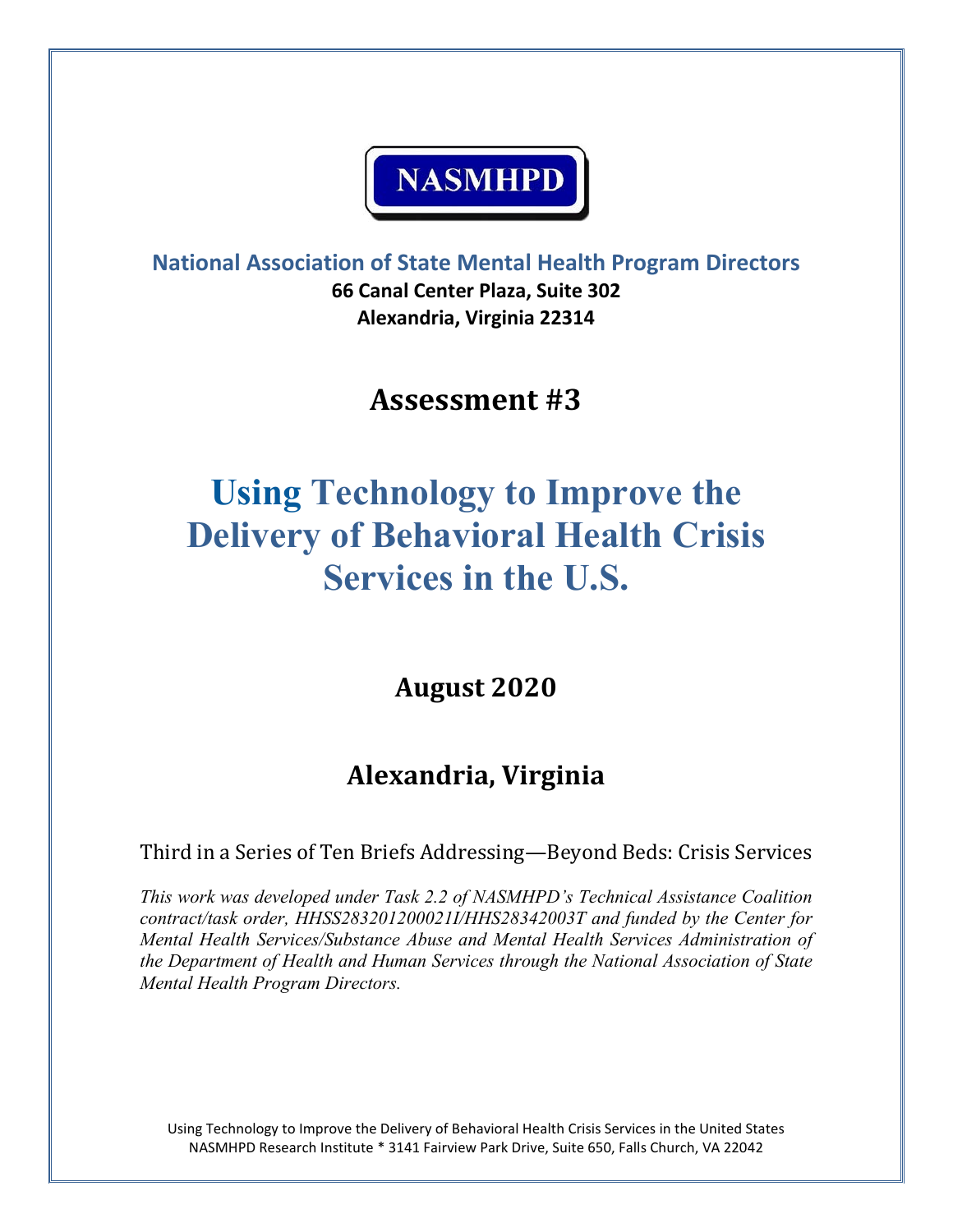#### **Using Technology to Improve the Delivery of Behavioral Health Crisis Services in the United States**

#### **Author:** Kristin A. Neylon

**Disclosures:** This report was developed under Task 2.2 of NASMHPD's Technical Assistance Coalition contract/task order HHSS283201200021I/HHS28342003T and funded by the Center for Mental Health Services/Substance Abuse and Mental Health Services Administration of the Department of Health and Human Services through the National Association of State Mental Health Program Directors.

**Acknowledgements:** The author would like to thank Wayne Lindstrom, Ph.D. from RI International for sharing his valuable insight and providing guidance about the delivery of crisis services in the United States. Thanks also to each of the representatives from the states for sharing invaluable insights and lessons learned about their use of technology in the delivery of behavioral health crisis services; specifically: James McLaughlin, Deedee Raymond, and Terilynn Girmscheid from the Alaska Department of Mental Health; Cody Chipp and Xiomara Owens from the Alaska Native Tribal Health Consortium; Megan Lee from the Colorado Office of Behavioral Health; Mikayla Johnson from the Nebraska Division of Behavioral Health; Miles Glasgow from Region 6 Behavioral Health Services in Nebraska; Beth Reynolds from Region 3 Behavioral Health Services in Nebraska; Tiffany Wynn from the New Mexico Behavioral Health Services Division; Robert Bank and Deborah Blalock from the South Carolina Department of Mental Health; and Jennifer Armstrong, Rob Cotterman, and Melissa Sparks from the Tennessee Department of Mental Health and Substance Abuse Services. Additional thanks go to Brian Hepburn, M.D., and David Miller at NASMHPD for supporting this focus and improving the delivery of crisis services. Thanks also to Ted Lutterman and Robert Shaw of NRI for their guidance and support during the researching and writing of this report, and the multiple editors at NASMHPD for helping to refine this report.

#### **Recommended Citation:**

Neylon, K.A. (2020). *Using Technology to Improve the Delivery of Behavioral Health Crisis Services in the United States.* Alexandria, VA: National Association of State Mental Health Program Directors.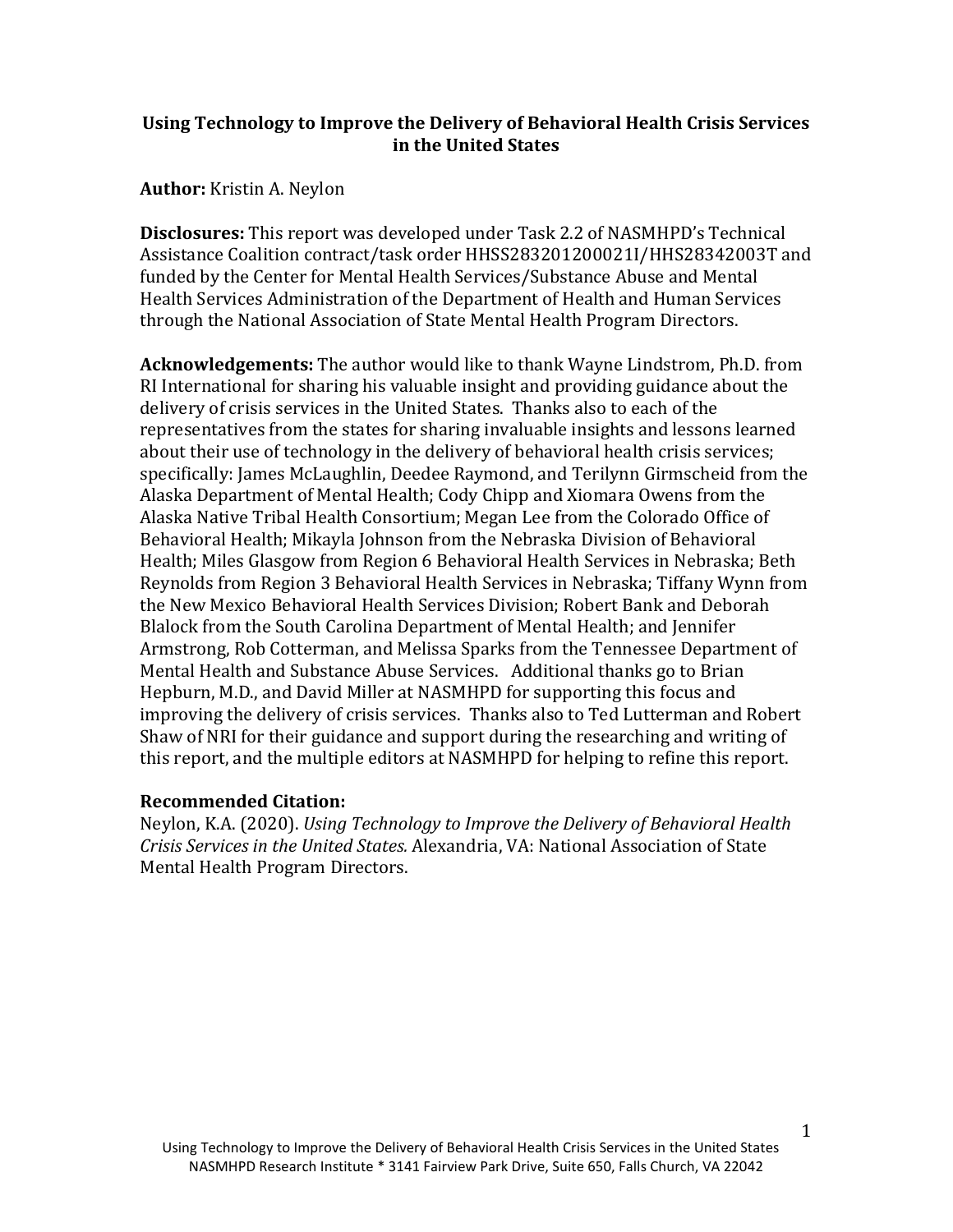#### *Introduction and Methodology*

Behavioral health crisis services are critical components of the behavioral health service continuum. The Substance Abuse and Mental Health Services Administration (SAMHSA) recently released the *National Guidelines for Behavioral Health Crisis Care ("National Guidelines")*; a toolkit that details the essential components and best practices of a behavioral health crisis services delivery system. According to this toolkit, an effective crisis continuum includes centralized crisis hotlines that enable a provider to assess an individual's needs and dispatch support as needed; mobile crisis teams available to attend to individual needs in the community; and crisis receiving and stabilization facilities that are available to "anyone, anywhere, anytime". [1](#page-19-0) State Behavioral Health Authorities (SBHAs) are responsible for establishing and supporting crisis service systems to ensure that anyone experiencing a crisis, regardless of background or ability to pay, can receive appropriate behavioral health care in a timely manner. The array of crisis service availability varies across the states, and even across regions within states. Crisis services of the same name offer differ in their definitions from state to state due to lack of consistent definitions (see the first paper in this series, *Crisis Services: Meeting Needs, Saving Lives for model definitions)*.[i](#page-2-0) The vast majority of states (98%) offer at least one of the three of the services recommended in SAMHSA's *National Guidelines for Behavioral Health Crisis Care.* Of those, 82% offer 24-hour crisis hotlines, 86% provide mobile crisis response services, and 90% provide crisis stabilization beds (offering either less-than-[2](#page-19-0)4-hour or more than 24-hour stays).<sup>2</sup> It is important to note that although these services are provided in the majority of states, they may not align with the best practices prescribed in the *National Guidelines,* and they may not be available to "anyone, anywhere, anytime".[3](#page-19-0)

Many technologies exist that can be used to facilitate and enhance the delivery of each of these three critical behavioral health crisis services, and others, including predictive technologies, are in development. The importance and promise of technology in the delivery of these services has never been more relevant than in 2020, when the world is adjusting to the effects of a global pandemic that limits face-to-face interventions, isolates individuals from their natural support systems, and heightens anxiety due to fear and uncertainty.

A review of the literature was conducted to understand the opportunities and challenges technology presents in the delivery of behavioral health crisis services. Ensuring that only relevant and timely information is included, the literature review focuses on journal and news articles, publications from government agencies, and blog posts from technology and marketing companies published between 2017 and 2020. To understand how SBHAs are leveraging technology in the delivery of crisis services, structured phone interviews were held with representatives from state, local, and non-profit organizations in Alaska, Colorado, Nebraska, New Mexico, Tennessee, and South Carolina. This report addresses how technology is being used

<span id="page-2-0"></span>j <sup>i</sup> See Pinals, D.A. (2020). *Crisis Services: Meeting Needs, Saving Lives.* Alexandria, VA: National Association of State Mental Health Program Directors.

Using Technology to Improve the Delivery of Behavioral Health Crisis Services in the United States NASMHPD Research Institute \* 3141 Fairview Park Drive, Suite 650, Falls Church, VA 22042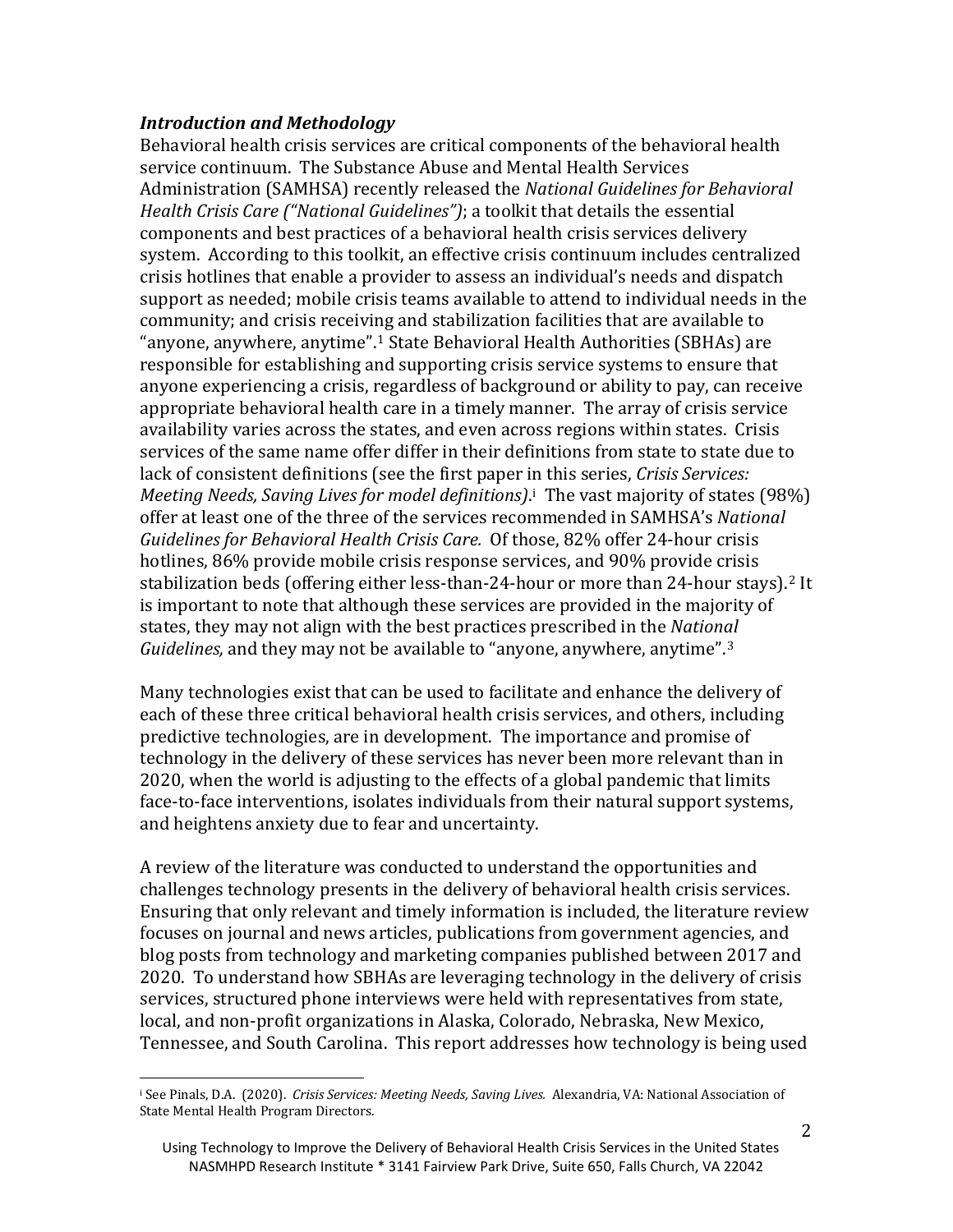by the states, and the opportunities and challenges it presents, in the delivery of each of the three critical services identified in the *National Guidelines.*

#### *Marketing Crisis Services through Digital Media*

In order for people to seek out services during times of need, they must first be aware that services are available. While many traditional mediums exist to market the availability of behavioral health crisis services (e.g., television, radio, print publications, etc.), in the last decade, the use of social media has expanded rapidly and is an important tool to engage individuals of all backgrounds and ages, and can be especially effective in reaching youth and young adults. Engaging individuals at younger ages is important in providing prevention and early intervention services that may reduce the need for future crisis services, as "the onset of mental health problems peaks between adolescence and young adulthood".[4](#page-19-0) States are investing in the use of social media to promote the availability of crisis services, and to help normalize the need for and use of behavioral health crisis services.

The social media platform a state uses should be determined by which age group and geographic location the SBHA is trying to reach. Facebook has the broadest reach among all age groups, with nearly 50% of all age groups using this platform. Snapchat and Instagram are more effective at engaging youth when compared to Facebook and Twitter. [5](#page-19-0) See Figure 1.



**Figure 1: Social Media Platform Usage in the U.S. by Age, 2019**

Use of social media is greatest in urban areas, regardless of platform. However, Facebook and Instagram are widely used among individuals in all geographic areas.<sup>[6](#page-19-0)</sup> See Figure 2 on the following page.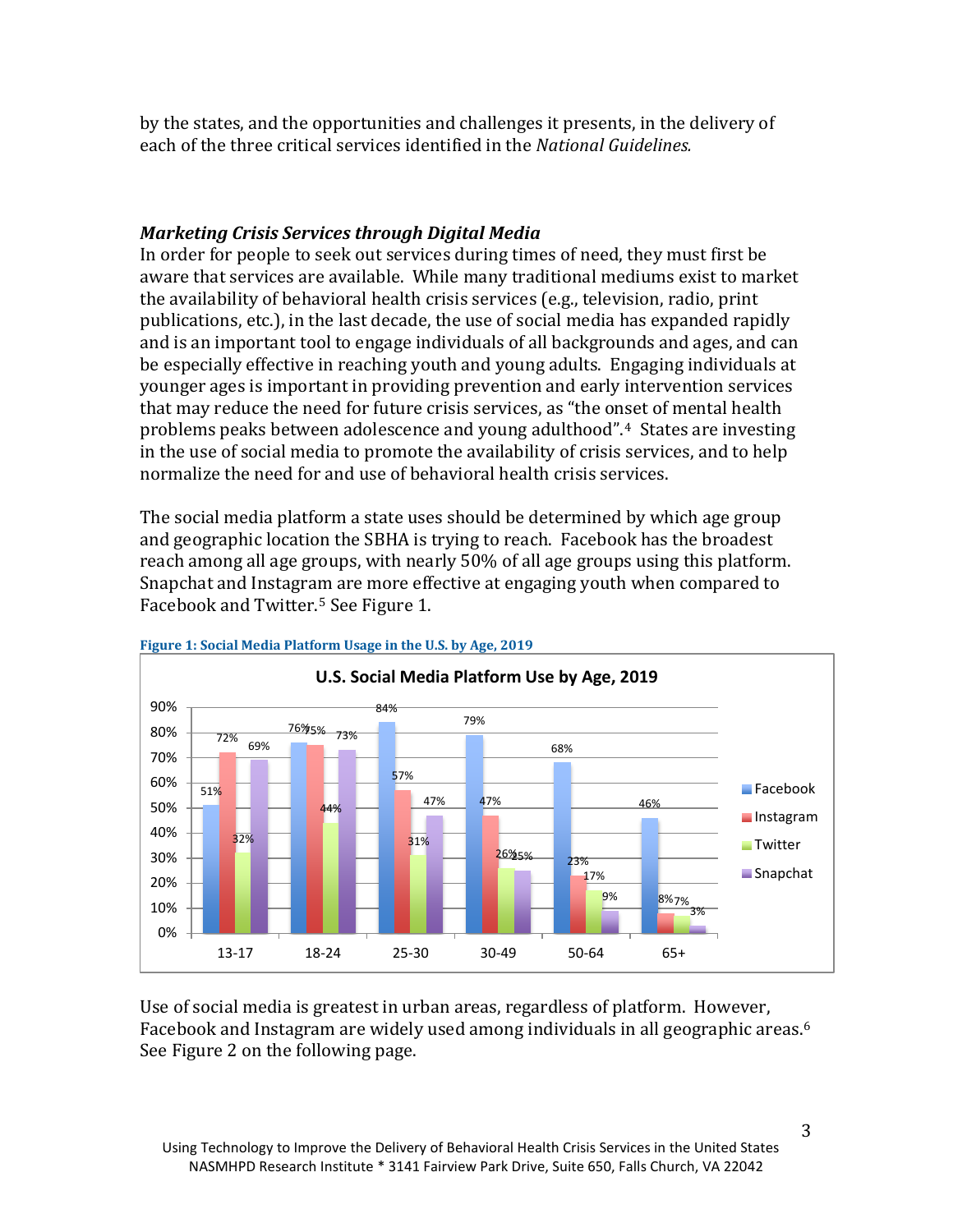

**Figure 2: Social Media Platform Use in the U.S. by Geographic Location, 2019[7](#page-19-0)**

In addition to broader, yet more targeted reach, this strategy is also cost effective and allows SBHAs to make better use of their marketing budgets. In 2020, on average, social media influencers charge between \$2.00 and \$25.00 per post per 1,000 followers (Twitter: \$2/post; Snapchat: \$10/post; Instagram \$10/post; and Facebook \$25/post).[8](#page-19-0)

Colorado's Crisis Services (CCS), operated out of the state's Office of Behavioral Health, relies on influencers as part of a larger marketing campaign to promote the state's crisis services and suicide-prevention hotlines and text lines (Lee, personal communication, July 1, 2020). Colorado finds this strategy effective at reaching all areas of the state, including rural and urban areas, and at engaging more youth and young adults when compared to traditional marketing methods. CCS has found that youth listen to each other and respond better when the message is coming from their peers (Lee, personal communication, July 1, 2020). Utilization data from the state's crisis text line support this theory, and show that each time the CCS promotes their services for youth and young adults, there is an increase in utilization of the state's crisis text line (Lee, personal communication, July 1, 2020). This strategy also allows CCS to maximize its tight marketing budget, which is a critical consideration as states consider how to reduce costs without reducing access or services as states face unprecedented budget cuts due to budget shortfalls related to COVID-19.

#### *Using Technology to Improve Crisis Hotlines & Text Lines*

The majority of SBHAs (82%) offer statewide or regional hotlines that are available 24 hours per day, seven days per week, 365 days per year.<sup>[9](#page-19-0)</sup> However, the existence of a crisis hotline does not guarantee that people will use it, or that it is being used effectively. SAMHSA's *National Guidelines* recommends that, at minimum, states operate either regional or statewide crisis call centers that are fully staffed and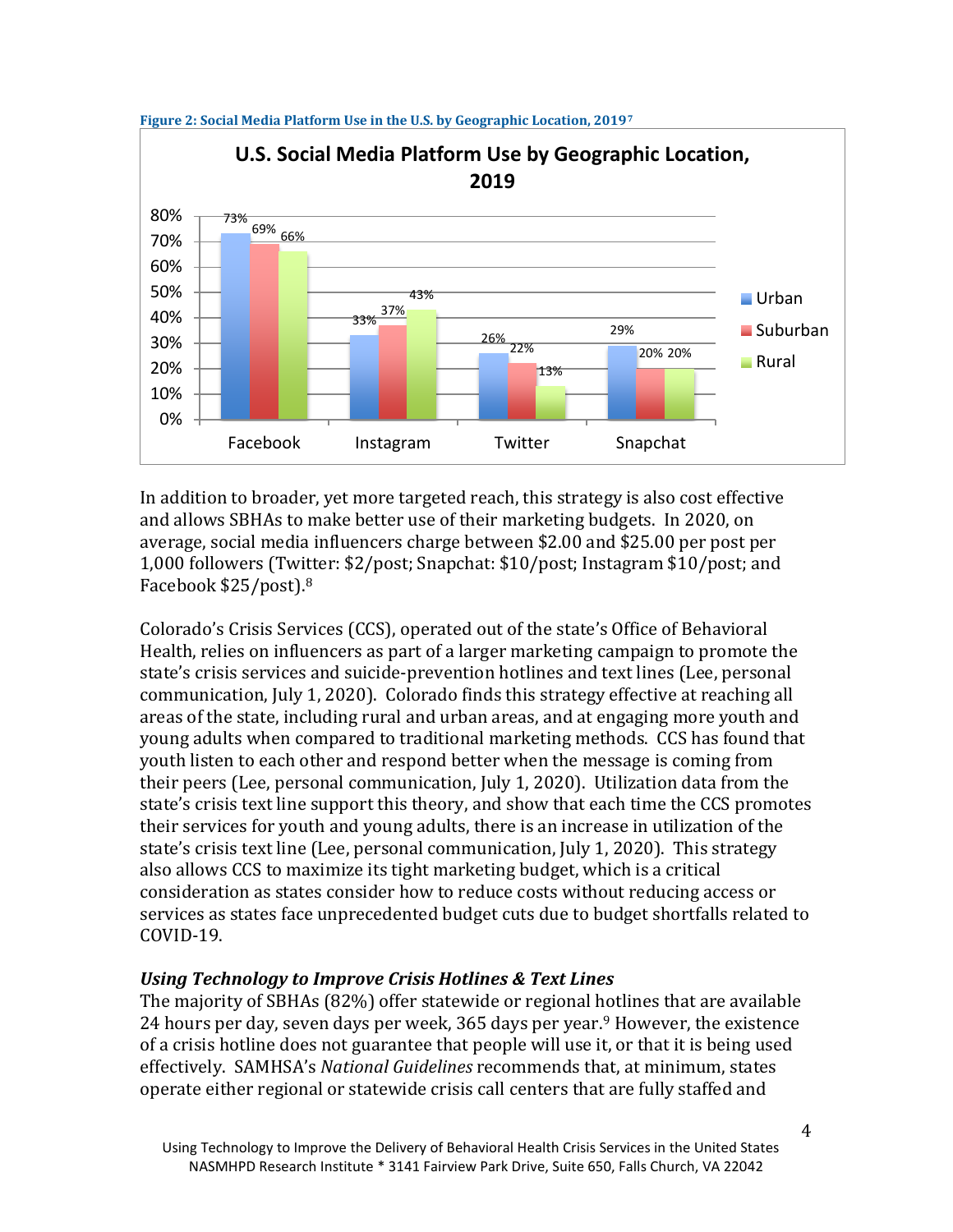provide crisis intervention services and suicide risk assessments by trained professionals, coordinate callers with nearby mobile crisis teams, and conduct warm hand-offs to facility-based care when needed. Best practices for call centers create an "Air Traffic Control" model for hotlines, and include the incorporation of caller-ID technology, the use of GPS to efficiently coordinate care with mobile crisis teams, have access to a regional or statewide behavioral health bed registry to identify available and appropriate beds, and have the ability to schedule follow-up appointments to ensure ongoing care following a crisis episode.[10](#page-19-0) Hotlines should also offer text and chat services to make the services more accessible.

According to a study by the Pew Research Center, 81 percent of Americans own smartphones, which are equipped with GPS "that can transmit geographic coordinates in real-time".[11](#page-19-0) [12](#page-19-0) Integrating GPS technology and access to a behavioral health bed registry into a crisis hotline call center can help crisis counselors quickly identify an individual's location and either dispatch the nearest available mobile crisis team, or guide the caller to the nearest crisis receiving and stabilization facility if the crisis cannot be triaged over the phone. Georgia is one example of a state that has built a comprehensive "Air Traffic Control" model of technology into their crisis system that incorporates GPS technology and access to a behavioral health bed registry, as recommended by the *National Guidelines*.

The Georgia Crisis and Access Line (GCAL) provides callers with crisis intervention services, relies on GPS to efficiently dispatch mobile crisis teams, accesses the state's bed registry to identify available crisis or detox beds, and connects individuals with follow-up appointments to ensure a continuum of care following the immediate crisis.[13](#page-19-0) GCAL uses proprietary dispatch software that provides Georgia's crisis providers "with the ability to immediately locate and communicate with mobile teams in the field" that enables providers to conduct secure, electronic assessments with or without an internet connection, which is crucial for areas of the state where broadband connectivity may be unavailable. [14](#page-19-0)

While Tennessee does not operate their call center in the Air Traffic Control model prescribed by the *National Guidelines,* the state does use a caller-ID system to georoute calls to a local provider based on area codes. Callers without a known location are routed to a centralized call center that can then transfer callers to a local provider. Other states are exploring adding either geo-routing incoming calls or incorporating GPS services into their hotlines, and developing crisis bed registries to enhance efficiencies; however, budgetary and resource limitations presented by COVID-19 have delayed these efforts (Lee, personal communication, July 1, 2020).

Several states interviewed for this report noted that their states' centralized crisis hotlines operate in tandem with emergency/after-hour call lines sponsored by local community providers. This duplicative arrangement prevents maximum utility of a centralized state crisis hotline, and can serve to overburden local providers, especially in smaller, rural communities, which can lead to high levels of employee burnout and turnover. For example, a former provider from a remote village in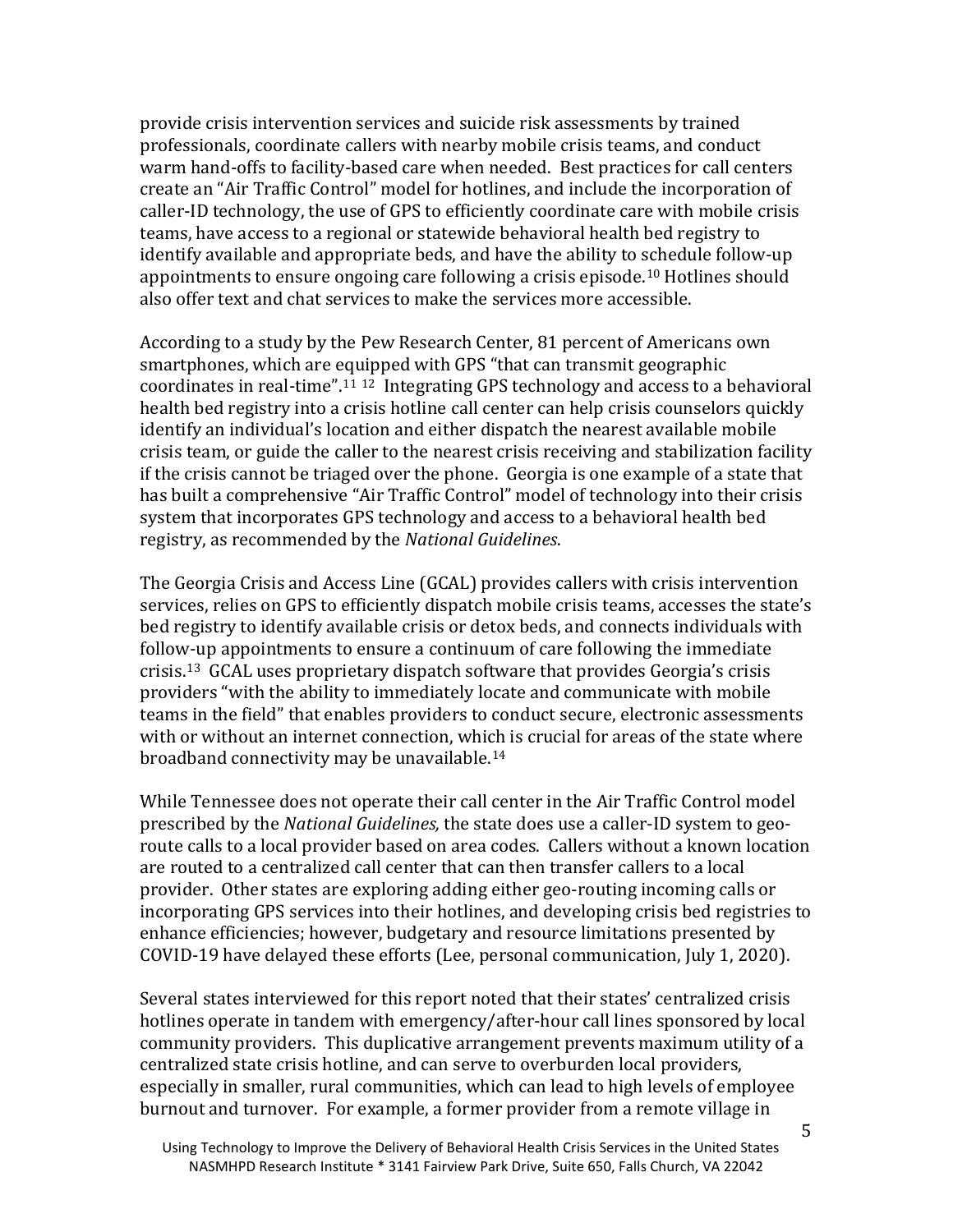Alaska described a time when he was the only clinician available to answer and respond to crisis calls in the community during a six-month period. During this time, he had to constantly be available and in reach of his phone, even while trying to spend time with his family. While the actual number of crisis calls he received was low, he did experience many misdials. A centralized call center that is promoted and utilized across the state could help absorb some of these misdials and alleviate some of the pressure on providers, especially in rural areas where workforce issues prevail (Owens, Chipp, personal communication, July 1, 2020).

SMHAs may face barriers when establishing statewide crisis hotlines. It was noted during the interview with Colorado's Office of Behavioral Health that there is reluctance among both individuals in need of care and law enforcement officers in smaller communities to call into an anonymous state crisis hotline. The reluctance is fueled by a sense of resentment that someone "in the big city would actually know about my life and my problems" (Lee, personal communication, July 1, 2020). This can lead to more after-hour emergency calls to local community providers, when the Colorado Crisis Services Hotline could just as easily direct the caller to appropriate care and dispatch appropriate crisis services (Lee, personal communication, July 1, 2020). To encourage use of its statewide hotline, New Mexico's SMHA waived the state's unfunded requirement for local providers to operate their own emergency call capability. The only thing the SMHA required of providers was a memorandum of understanding with the statewide call center (Lindstrom, Wynn, personal communication, June 9, 2020).

#### Crisis Text Lines

In addition to statewide hotlines, SMHAs are also trying to reach youth and young adults by operating crisis text lines, which are recommended as part of SAMHSA's *National Guidelines* to effectively "engage entire communities into care".[15](#page-19-0) According to 2012 research from the Pew Internet Survey (the most recent data available), teenagers send an average of 100 texts per day, and 63 percent indicated they exchange text messages every day.[16](#page-19-0) The rate of texting is significantly higher than other forms of daily communication. Thirty-nine percent of teens call on their cell phones every day, 35 percent socialize face-to-face outside of school, 29 percent rely on messaging through social media, and 22 percent use other instant messaging or chat platforms.[17](#page-20-0)

Several states interviewed for this report, including Colorado and New Mexico, have recently implemented crisis text lines as a way to engage more people with crisis services, particularly youth and young adults. In Colorado, when someone engages with their text line, they will receive a response from a live person. Between July 2019 and June 2020, Colorado Crisis Services received 16,460 texts into its crisis text line. Of these, 29.4 percent were from adolescents between the ages of 13 and 17, 26 percent from adults age 18 to 25, 27.7 percent from adults between the ages of 26 and 39, and 12.8 percent from adults ages 40 to 59. Fewer texts were received from youth under age 12 (2.6 percent), likely due to a lack of access to cell phones, and only 1.6 percent of texts were from adults ages 60 and over.<sup>[18](#page-20-0)</sup> Text messages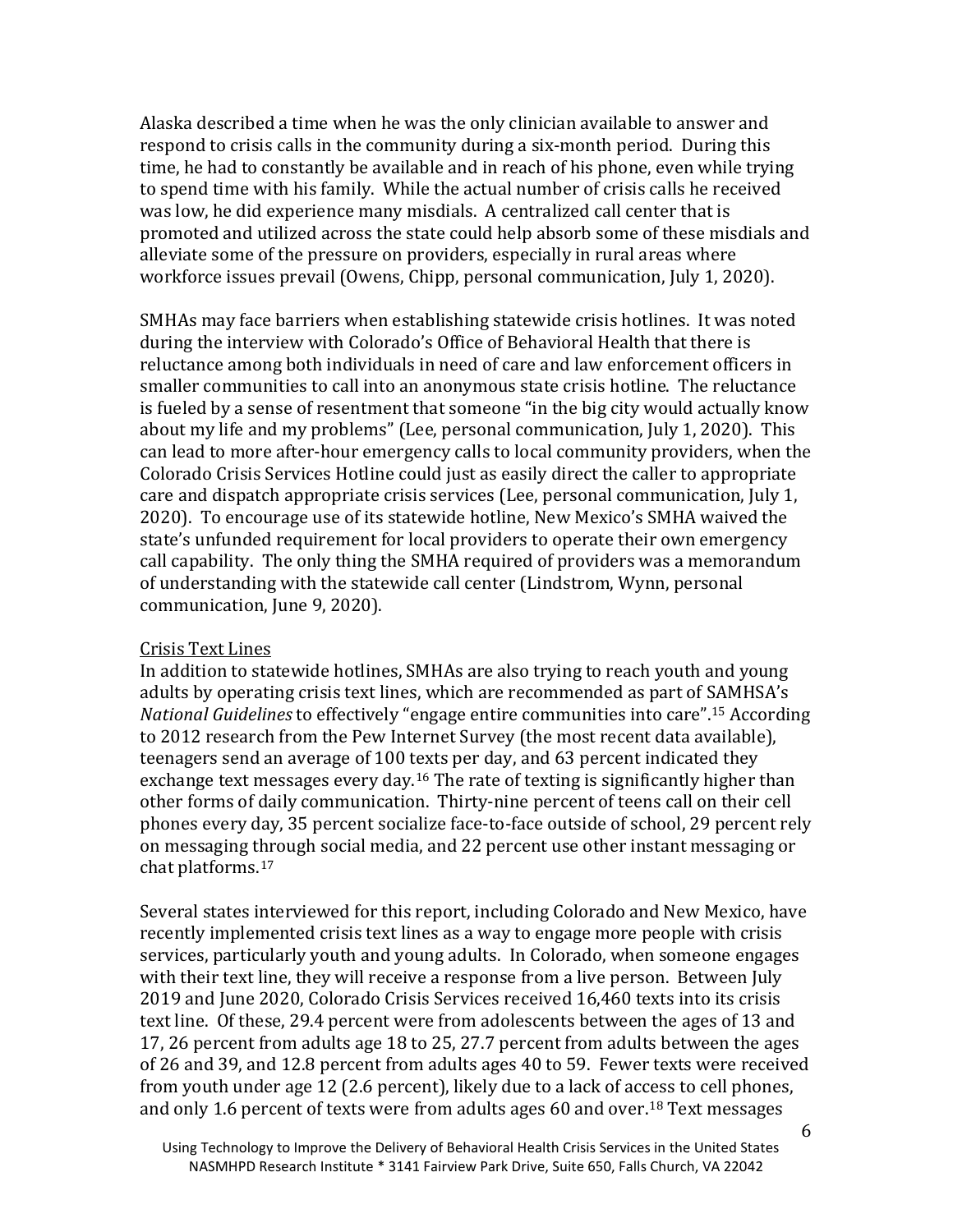primarily originated from the state's more urban counties, including Denver, El Paso, Arapahoe, Adams, and Jefferson Counties.[19](#page-20-0) The Office of Behavioral Health makes available monthly reports showing the utilization of their text services

throughout the state.

While crisis text lines are effective at engaging youth and young adults, as evidenced by the data from Colorado, reports indicate that it can cost three times as much to implement a crisis text line when compared to the cost to implement a voice only crisis hotline due to the additional human resources required to respond to the texts (Lindstrom, Wynn, personal communication, June 9, 2020). To avoid this additional cost, yet still reach youth and young adults in need of crisis services, New Mexico recently launched an asynchronous crisis text line, meaning that instead of relying on humans to respond to texts, a bot<sup>[ii](#page-7-0)</sup> responds and is able to connect individuals to appropriate levels of crisis care.

reasons to call **NEW MEXICO HEALTHCARE WORKER AND FIRST RESPONDER SUPPORT** 07-5509 · Feeling stressed, irritable, · Just need someone to talk to anxious, overwhelmed about what you're going through **C** Experiencing sadness or depression Concerned for a friend, · Difficulty sleeping or sleeping colleague, or family member too much Concerned about alcohol or Feel like you have no one else to talk to about the mental drug use and emotional distress you're Having trouble expressing your feeling emotions 855-507-5509 Professional counselors are here to hear you 24/7/365 - always free and confidential

Emotional Support Lines for Healthcare and Frontline Workers During COVID-19 In addition to general behavioral health crisis hotlines and text lines, New Mexico established a dedicated support line for health and behavioral health providers, and other frontline workers who may be anxious and overwhelmed as a result of their positions in the context of COVID-19. New Mexico's Healthcare Worker and First Responder Support Line was established in response to the increased burden faced by frontline workers during COVID-19 pandemic (Lindstrom, Wynn, personal communication, June 9, 2020). New Mexico publishes detailed utilization reports monthly on its Crisis Line website.<sup>iii</sup> Utilization data are available for the Crisis Call Line, Support Line, Warm Line, and Core Service Agencies calls. Since its launch in May 2020, the support line has received 129 calls from healthcare workers and first responders.[20](#page-20-0) Between May and June, 69.7 percent of these calls were related to COVID-19.[21](#page-20-0) The support line is staffed by professional counselors with the New Mexico Crisis and Access Line. Figure 3 shows a flyer used to promote the New

#### Using Technology to Improve the Delivery of Behavioral Health Crisis Services in the United States NASMHPD Research Institute \* 3141 Fairview Park Drive, Suite 650, Falls Church, VA 22042

 $\overline{\phantom{a}}$  $\scriptstyle\rm II$  A bot is a computer program designed to simulate a human interaction.

<span id="page-7-1"></span><span id="page-7-0"></span>iii <https://www.nmcrisisline.com/resources/public-awareness/>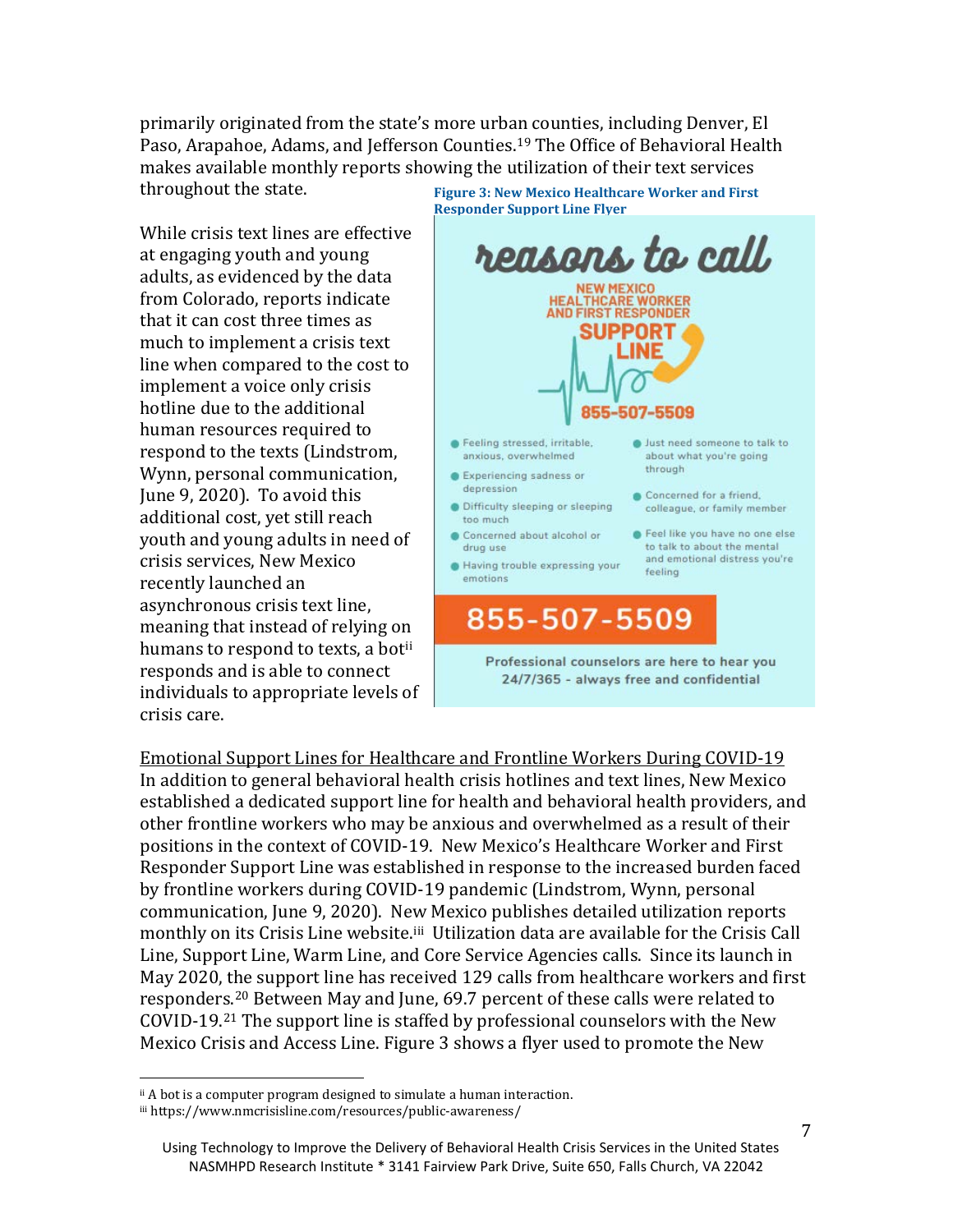Mexico Healthcare Worker and First Responder Support Line. Tennessee also established a support line for healthcare workers working the frontlines of the pandemic; however, unlike New Mexico, Tennessee's support line is staffed by volunteers and does not provide clinical, medical, or therapeutic services.<sup>[22](#page-20-0)</sup>

#### 988: The Future of the National Suicide Prevention Hotline

The National Suicide Prevention Lifeline was established in 2005 through a SAMHSA grant.[23](#page-20-0) The national Lifeline connects callers in need to one of 170 crisis centers nationwide.[24](#page-20-0) Currently, people can access the national Lifeline by calling 1-800- 273-TALK; however, in July 2020, the Federal Communications Commission (FCC) voted unanimously to adopt 988 as the new three-digit dialing code to "increase the effectiveness of suicide prevention efforts".[25](#page-20-0) [26](#page-20-0) The new three-digit number will go into effect in spring 2022, after an 18-month implementation period.[27](#page-20-0)

While a short, easy-to-remember number will facilitate access to crisis services nationally; setting up the telephone network across the country will take some effort. In many parts of the country, telephone carriers and VoIP (voice-over internet providers) "should be able to implement the new code without major delay or expense;" however, there are some parts of the country that use 988 as part of their seven-digit dialing codes.<sup>[28](#page-20-0)</sup> Transitioning these phone numbers in time for the implementation of 988 may take some time, and if not handled carefully may cause confusion for callers in the process.

#### National Crisis Text Line

Established in 2013, Crisis Text Line is a 501(c)(3) non-profit based in New York and is available for individuals across the U.S., Canada, the U.K., and Ireland to connect immediately with a crisis counselor.[29](#page-20-0) The service is programmed with different code words used by different entities, allowing the entity to track data on text utilization. In the U.S., individuals can text HOME to 741741 during a crisis to receive help from volunteers at the Crisis Text Line in a crisis. The National Alliance on Mental Illness promotes texting the word NAMI to 741741. In the context of COVID-19, many states have used this number (e.g., in Michigan, texting the word RESTORE to the same number helps track data related to utilization). Crisis Text Line works in partnership with nearly 200 state and local agencies, "as well as universities and nonprofit services" to connect people to care[.30](#page-20-0) Since August 2014, the Crisis Text Line has exchanged more than 142 million messages.<sup>[31](#page-20-0)</sup>

Crisis Text Line relies on an algorithm that combines the power of technology and data to prioritize calls. An algorithm reviews incoming text messages for flag words to determine how quickly a text should be answered, and the likeliness that the counselor will need to call 911. The algorithm found that for texts that contain the word "military" the counselor is twice as likely to have to call 911 than when the word "suicide" is used; the sad face/crying emoji results in calls to 911 four times more likely than texts with "suicide".<sup>[32](#page-20-0)</sup> Texts with the word "pills" result in calls to 911 16 times more often than texts that contain the words "suicide" or "overdose".[33](#page-21-0) The algorithm is learning and improving with each new text, resulting in better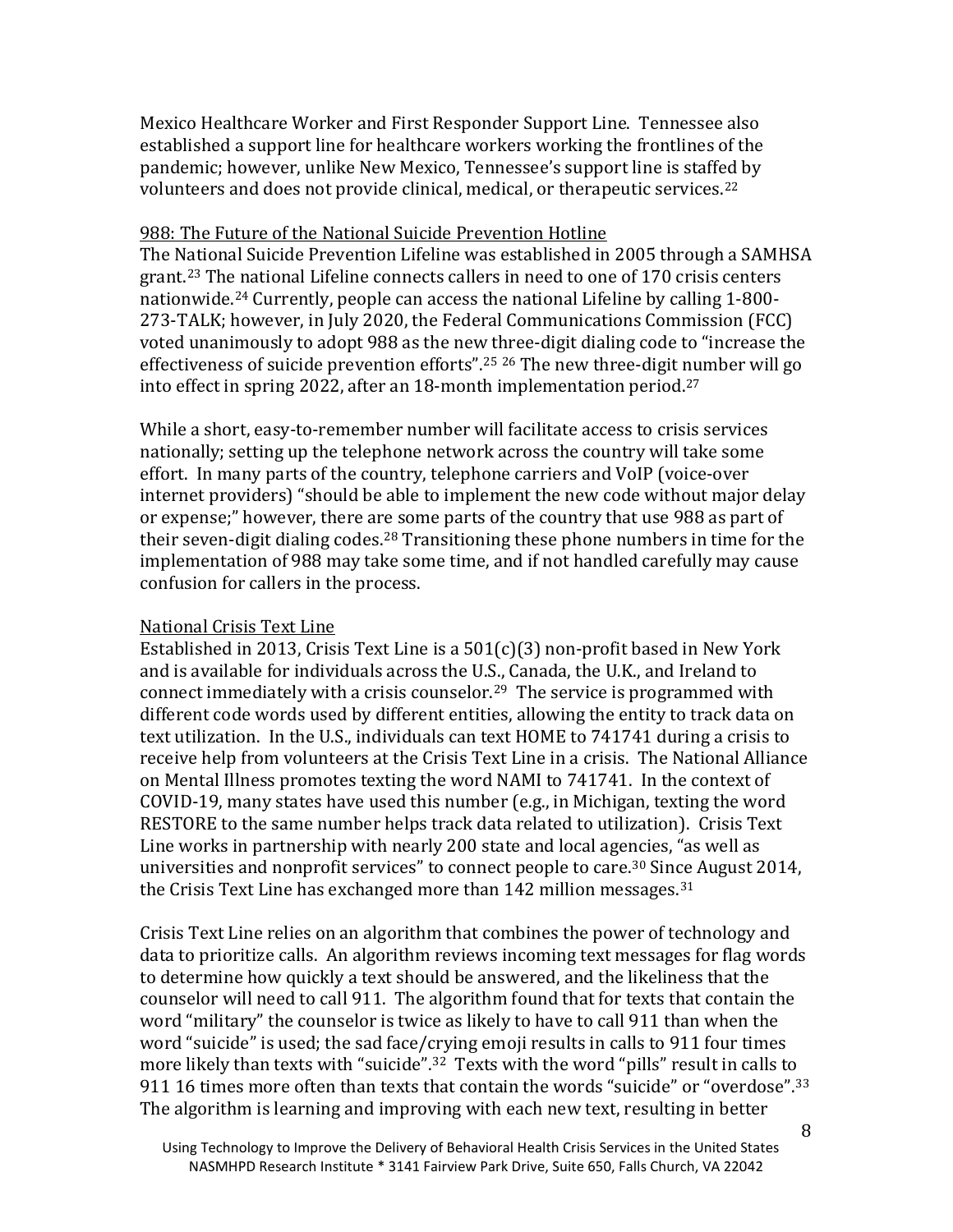response times and care for individuals texting in a crisis. Reports on utilization are available at www.crisistrends.org.

#### *Using Technology to Improve Mobile Crisis Response*

Mobile crisis response teams consist of mental health professionals who respond to behavioral health crises in the community at the request of first responders or crisis call lines. The *National Guidelines* recommend that mobile crisis teams be "available to reach any person in the service area in his or her home, workplace, or any other community-based location of the individual in crisis in a timely manner".[34](#page-21-0) Using GPS technology, as described above, can improve response times by identifying the nearest available mobile crisis response team. However, many states interviewed for this report require teams to respond within two hours or more for those in rural areas, which can seem lengthy for an individual experiencing the crisis and for other first responders who are taken away from their normal service when waiting for a mobile crisis team to respond. Technology can be used to expedite response times, and remotely meet the needs of the individual in crisis. South Carolina and Colorado are implementing and exploring strategies that use technology to improve mobile crisis response and meeting people in the community where the crises are occurring.

In terms of statewide reach and responder composition, South Carolina provides mobile crisis response teams in each of its 46 counties, where master's-trained clinicians are available to respond to crises 24 hours a day, seven days a week. In Charleston County, a highly populated and large county, the mobile crisis response team initially only received an average of five calls per month from local law enforcement or emergency medical services (EMS). After discussions between the county and the EMS teams, it was revealed that EMS did not utilize the services of the mobile crisis response teams because it often took too long for the mobile crisis teams to respond. EMS teams found it was easier and faster to transport an individual in crisis to an emergency room at a nearby hospital; however, ERs are more costly and are more likely to result in an inpatient admission that are crisis interventions, and are usually not the most appropriate setting unless the individual in crisis was also experiencing a medical emergency or needed more comprehensive assessment. The EMS team and the county discussed using technology to improve response times, and a partnership between the state and the EMS program in Charleston County was formed. The result of these discussions is a formalized process that begins when EMS is called to respond to a psychiatric emergency, they first evaluate whether the crisis is medical or psychiatric in nature. If medical, the ambulance will transport the individual to the appropriate level of care; if psychiatric, the EMS crew calls their supervisor to respond in an SUV. Once the supervisor responds, the ambulance is sent back out into service, and the supervisor connects the individual in crisis through the VIDYO telehealth app on their tablet to the mobile crisis response team. The mobile crisis response team is then able to evaluate and triage the crisis virtually, and can make recommendations on next steps. Service is immediate and allows for more appropriate use of EMS time and resources and reduces the number of referrals to emergency departments in the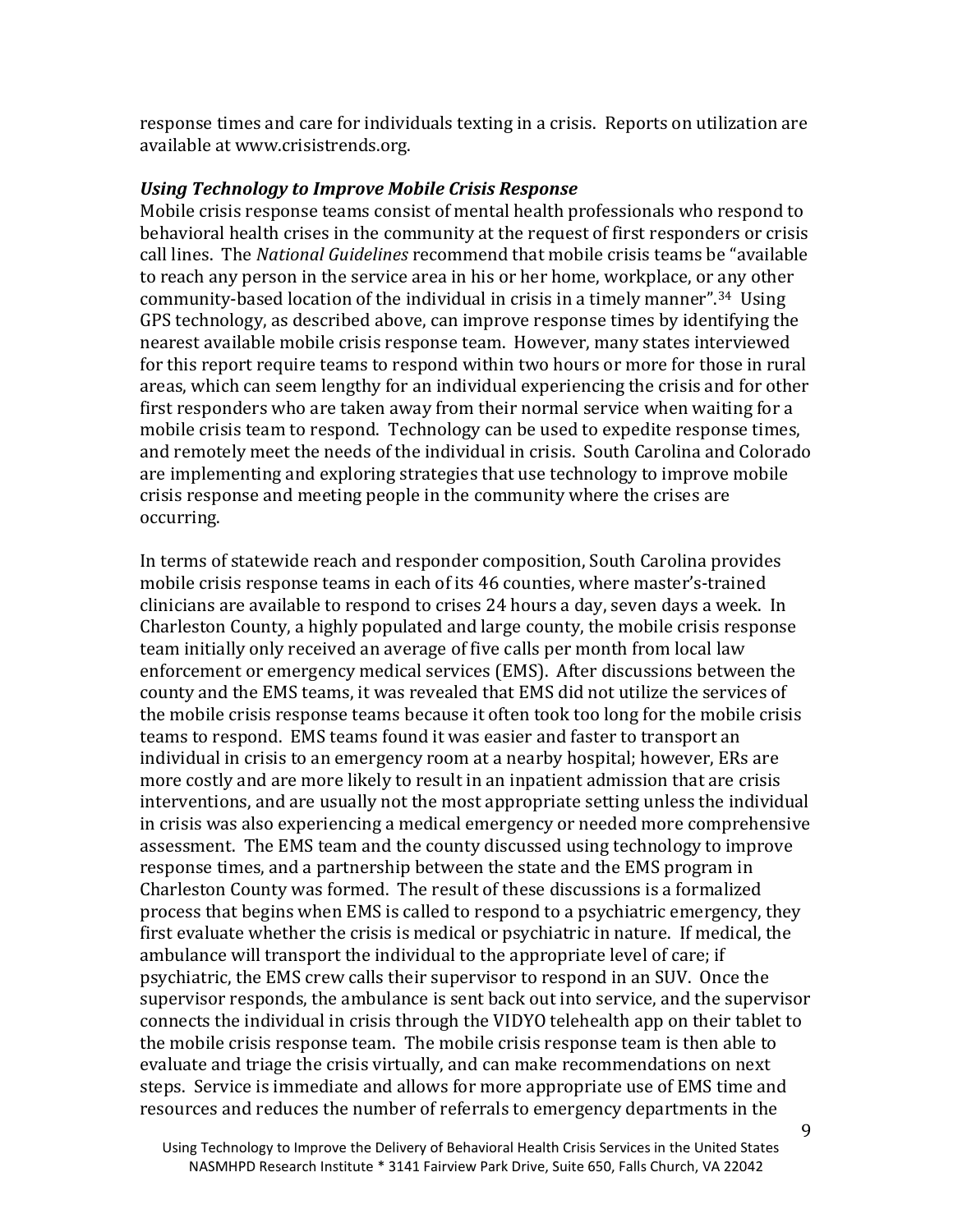county. This approach also reduces the need for mobile crisis teams to travel long distances to reach individuals experiencing a crisis, and allows individuals in crisis to receive services quickly. Since this program has been implemented, the county has experienced an increase in calls from EMS to mobile crisis from five to nearly 85 per month, and the county has seen a 58 percent decrease in ED use for individuals in psychiatric emergencies (Bank, Blalock, personal communication, July 7, 2020).

Colorado's Office of Behavioral Health (OBH) is considering a model similar to South Carolina's, but instead of deploying masters-level clinicians to respond to individuals in the community in crisis, it would rely on volunteer, trained citizens (often bachelor's-level clinicians or peer specialists) who carry tablets to virtually connect people in crisis to care. Colorado requires there be at least one mobile crisis response team that can respond to crises within two hours in each of the five regions of the state. While each region has met the minimum obligation for the number of teams, there are multiple mobile crisis response teams in urban areas, and only one serving the more rural and remote areas of the state, making it difficult for mobile crisis teams to adhere to the two-hour guideline. OBH has heard from communities in the more rural areas that they have concerned citizens wanting to help respond to crises, but do not know the most appropriate way to provide help. The state is exploring training these citizens, who are bachelor's-level providers or peers, to carry a tablet to an individual in crisis that can be used to connect the individual to a masters-level clinician via telehealth services. Unfortunately, the COVID-19 pandemic has delayed progress in these programs, and future budgetary decisions at the state level may determine the fate of these programs.

Reaching people in crisis in the community means meeting them where the crisis is occurring. Often times, people will seek out care in emergency departments at local hospitals. This can serve to overwhelm EDs, result in costly services, and prevent timely treatment for the individual in crisis. Recognizing this as an issue, and not the most appropriate use of the mobile crisis response teams, South Carolina's Department of Mental Health has supported the use of telepsychiatry in EDs since 2009. The state has contracts with 25 EDs across the state to provide telepsychiatry services to individuals experiencing psychiatric emergencies. These services are available from 7:00 am to midnight, 365 days per year. Rather than take resources away from the ED to serve individuals experiencing a medical emergency, or have the individual in crisis end up lingering in the ED, the ER doctors put psychiatric patients in a virtual line to receive telepsychiatry services from one of a group of 25 psychiatrists. Since its implementation, nearly 70,000 patients have received this service. Research on the program shows that patients who have participated in this program are twice as likely to attend their follow-up appointments at community mental health centers, and approximately half as likely to return to the ED or require psychiatric hospitalization when compared to those who receive traditional psychiatric services through the ED (Bank, Blalock, personal communication, July 7, 2020).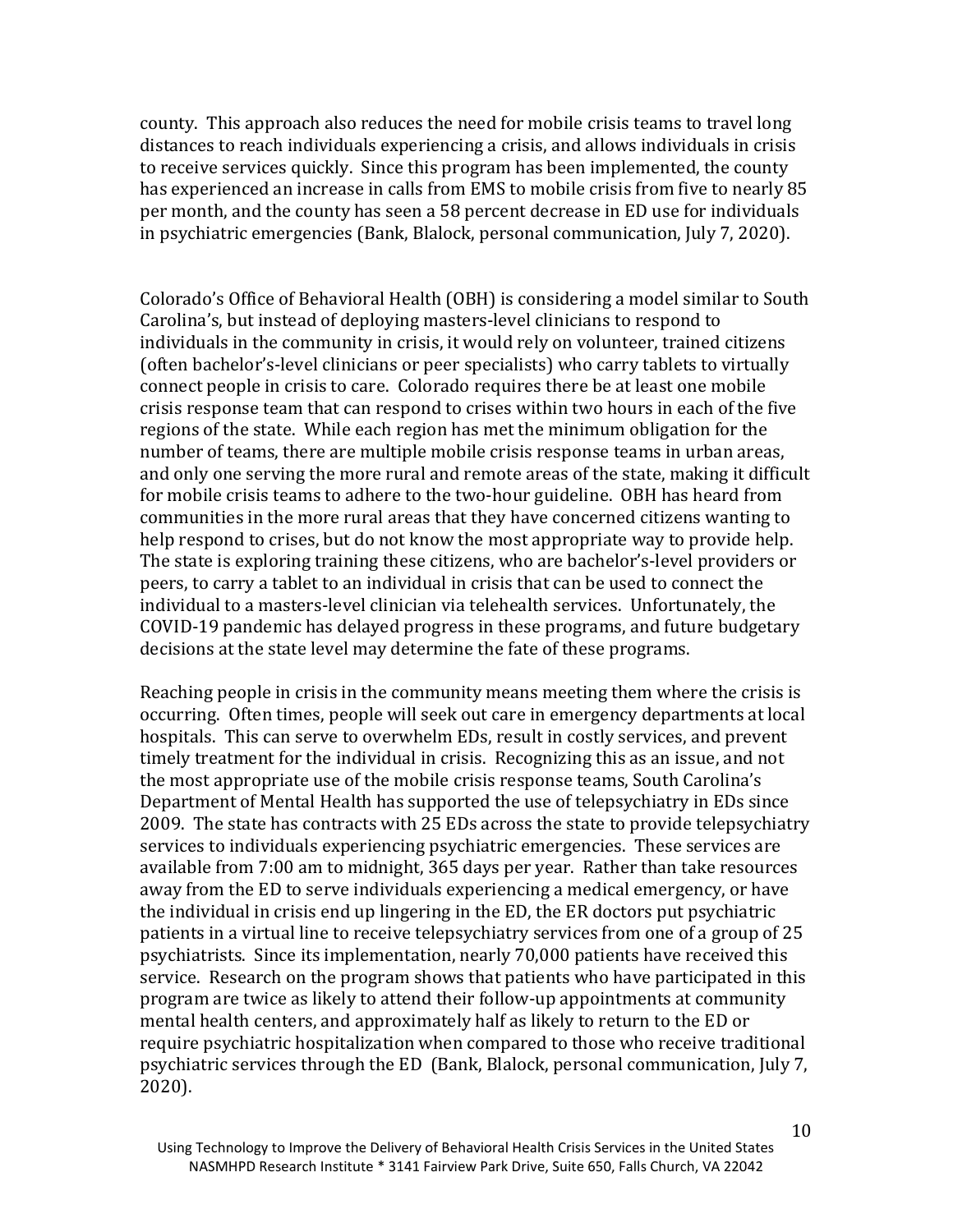SMHAs and clinicians have increased their use of telehealth and voice-only telehealth services to deliver mobile crisis response to adjust to the socialdistancing requirements of COVID-19. After years of reluctance to incorporating telehealth services into their practices because of fears relationships between client and provider will be hindered, many SMHAs have actually found that providers and clients alike enjoy using telehealth services. SMHAs have heard that the no-show rates are zero, as people no longer have to overcome barriers (including transportation) to receive services. The increased use of telehealth has also led to more engagement with an individual's familial supports, since everyone is home to participate in telehealth appointments. One state expressed that, "if there is a silver lining to this whole pandemic, it has been to force the hand of telehealth and move us into the next century." (Tennessee call)

#### *Using Technology to Improve Access to Crisis Receiving and Stabilization Facilities*

As part of an effective crisis continuum of care, the *National Guidelines* recommend that states provide short-term (23-hour) crisis stabilization facilities. According to 2015 and 2020 State Profiles data, 90 percent of states provide crisis stabilization services, offering either less-than-24-hour stays, or more-than-24-hour stays (note, the distinction between 23-hour and 24-hour stays was not made in the 2020 State Profiles).[35](#page-21-0) In order for these services to be effective, individuals in crisis and first responders need to be aware of the availability of mobile crisis lines, mobile crisis response, and crisis receiving and stabilization facilities. As discussed above, crisis hotlines can combine the use GPS technology to identify the location of an individual in crisis, with the use of a behavioral health bed registry to identify the nearest available crisis stabilization bed to meet the caller's needs and improve care coordination.

Behavioral health bed registries are "regularly updated web-based electronic databases of available beds in behavioral health settings"[.36](#page-21-0) As of 2019, 19 states had active behavioral health bed registries.<sup>[37](#page-21-0)</sup> To expand the availability of bed registries in the U.S., SAMHSA's Technology Transfer Initiative (TTI) 2017 grant funded 23 states to establish new or enhance existing behavioral health bed registries. A review of TTI state efforts shows that the most common type of beds included in a behavioral health bed registry are beds in crisis stabilization units (18 of 23 states). Bed availability data are most often updated twice per day (9 states), and are available primarily to authorized users (13 states), including participating hospitals, mobile crisis teams, emergency departments, local provider agencies, and call centers.[38](#page-21-0) Bed registries implemented by the TTI states follow one of three models: search engines, referral systems, or referral networks (taken from the 2020 *TTI Crisis Bed Registry Report*, currently under review):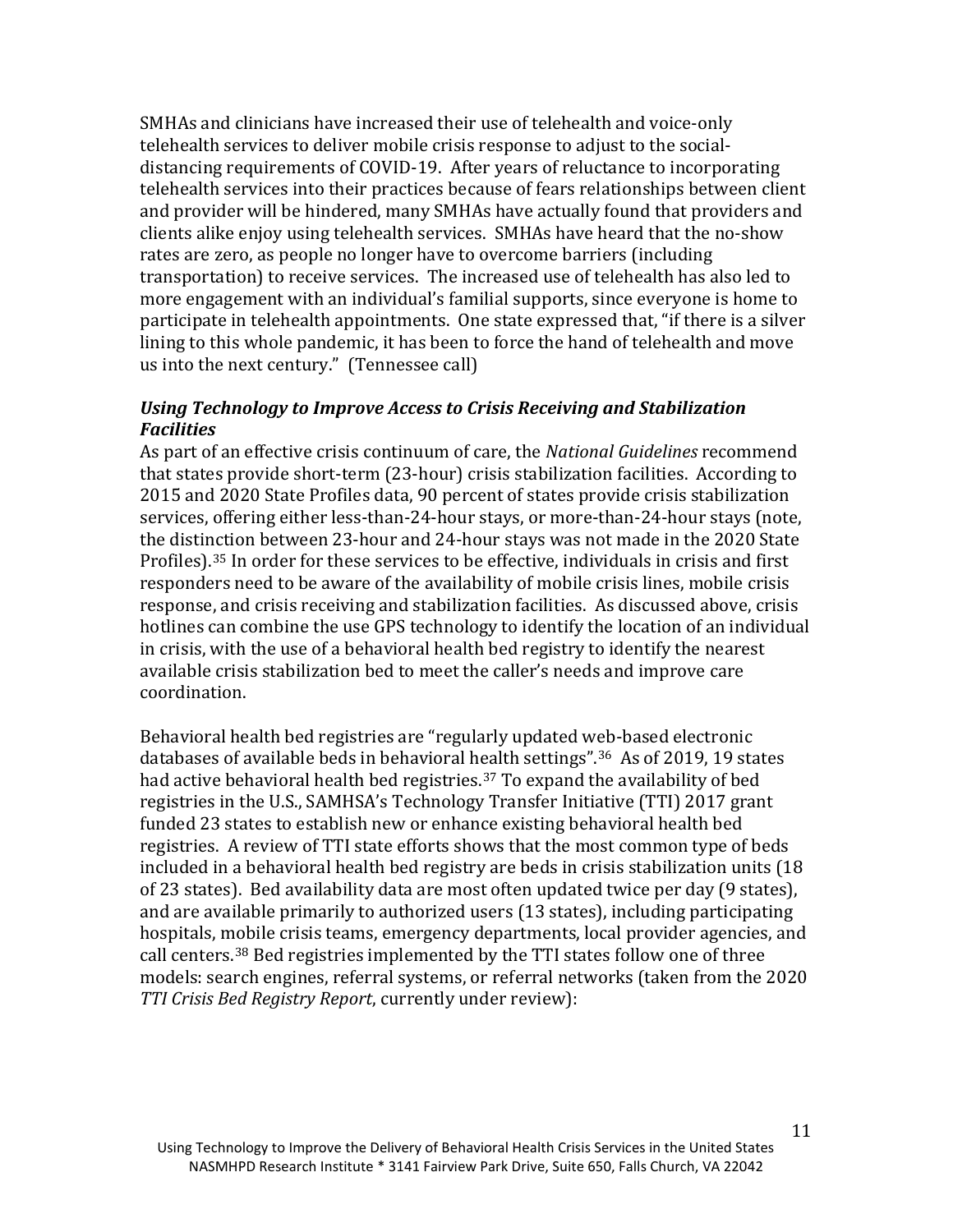*Web-based search engines:* Most TTI states (15 of the 23) implement or are expanding web-based search engines, where users are able to visit a website to access information on crisis bed facilities, including their locations, available services, and contact information. In these platforms, users call or contact the facility through means other than the website.<sup>[39](#page-21-0)</sup>





*Referral Systems:* Two states are implementing or expanding bed registry referral systems. These systems provide users with regularly updated information about bed availability. In addition, they also allow authorized users to

submit HIPAA-compliant electronic referrals to a secure bed using pre-set forms and protocols. The entire referral process can be timed, documented, and monitored.[40](#page-21-0)

*Referral Networks:* Six states are implementing bed registry referral networks. In these platforms, bed registry websites provide regularly updated information on bed availability, support users to submit HIPAA-compliant electronic referrals to secure a bed, and support referrals



for behavioral health crisis and outpatient services to-and-from service providers who are members of the referral network. As with referral systems, the process of referrals can be tracked.[41](#page-21-0)

Bed registries have been especially helpful to identify bed demand and availability during the COVID-19 pandemic. A review of data from the TTI states show that psychiatric bed capacity in some states was significantly decreased to accommodate for social distancing guidelines to reduce the spread of the virus; fortunately, demand for these services decreased during the pandemic as people sought to limit their exposure and avoided treatment in inpatient settings.<sup>[42](#page-21-0)</sup> However, the COVID-19 pandemic has also delayed the development of bed registries in at least seven states.

*The Future of Technology in the Delivery of Behavioral Health Crisis Services*  Beyond telehealth and telepsychiatry services, opportunities for the use of technology in crisis services are continuing to grow. Mobile and wearable devices, such as smart phones, tablets, and activity trackers (e.g., FitBit, Garmin, and Apple Watches), as well as advances in artificial intelligence offer new ways for individuals, clinicians, and researchers to access services, monitor symptoms, and research changes in both physical health indicators and social behaviors that may predict impending behavioral health crises.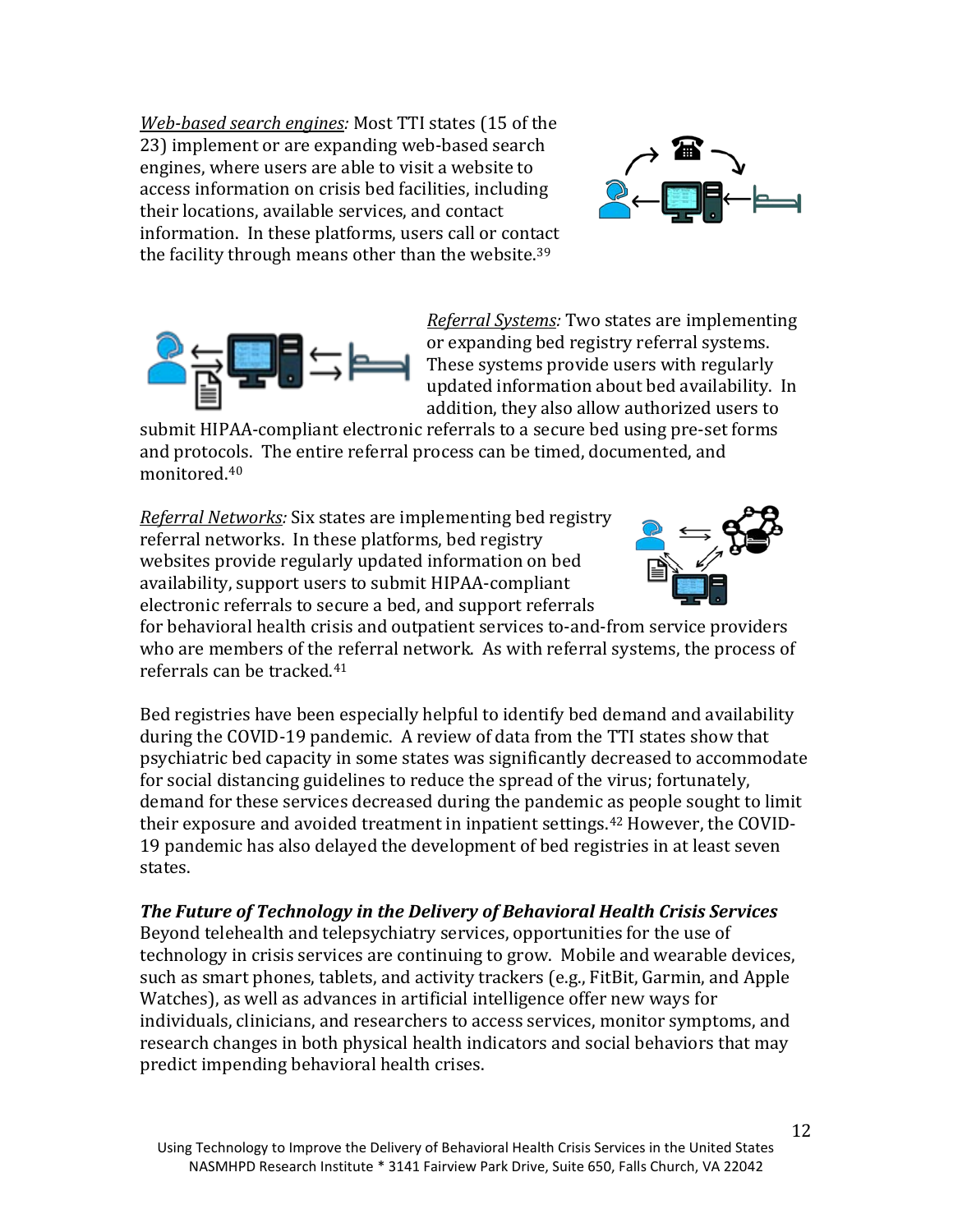With 81 percent of the population owning smartphones, crisis services applications ("apps") offer a convenient way for individuals to immediately access care. According to the National Institute of Mental Health (NIMH), apps offer a good entry into mental health care, and may engage clients at a younger age into treatment. Many apps are also free or cost less than traditional care, eliminating the barrier and fear of being unable to pay for treatment. Apps will also allow for objective data collection, including information about location, movement, and phone use, which can be added to an algorithm to predict immediate need and overall demand.[43](#page-21-0)

Researchers at the University of Colorado Boulder are studying how to apply machine learning to psychiatry through the development of a speech-based mobile app to help providers monitor their clients and identify changes in mood and wellbeing before they experience a crisis.[44](#page-21-0)

#### *Considerations*

Technology offers much promise in improving access to behavioral health crisis care. However, when considering which technologies to implement, a variety of considerations exist that can influence the effectiveness, safety, and security of the technology in use.

#### Broadband Access

The availability of broadband and cellular technology, especially in rural and frontier areas of the U.S., will help determine the success of any crisis services aided by technology. Inconsistent broadband connectivity in rural and frontier areas was identified as an area of need during each of the phone interviews conducted for this report.

According to the Federal Communications Commission (FCC), the minimum fixedbroadband requirement is 25 Mbps download speed and 3 Mbps upload speed.[45](#page-21-0) Data from the FCC show that this minimum level of broadband access has significantly expanded across all areas of the U.S., including rural and tribal areas, since 2013, although access in rural and tribal areas still lags behind urban connectivity. See figure 4.[46](#page-21-0)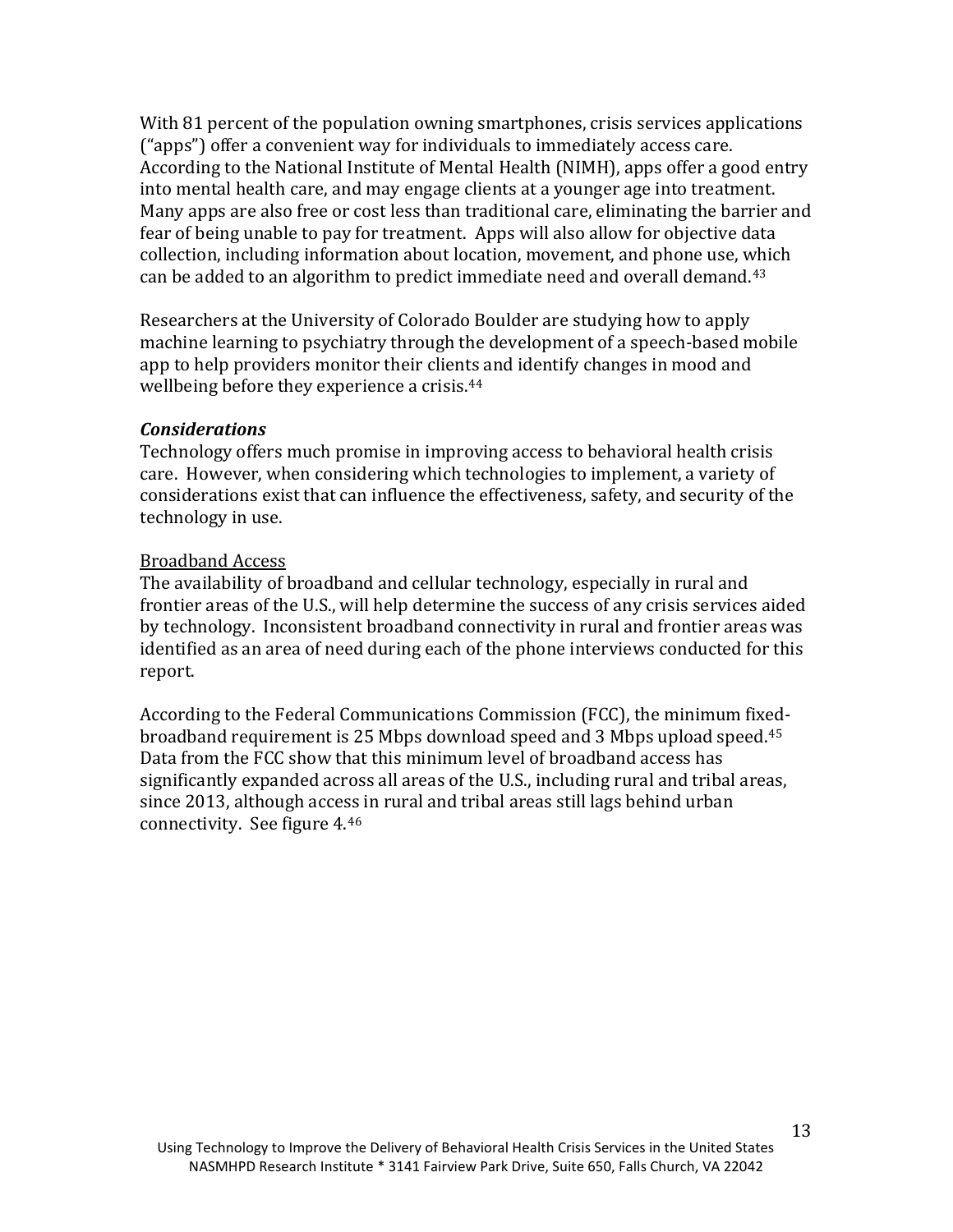



In addition to calculating rates of fixed broadband availability across the U.S., the FCC also monitors the availability of cellular technology. The minimum performance benchmark for mobile services is 4G LTE, within minimum speeds of 5 Mbps download, and 1 Mbps upload.<sup>47</sup> This level of mobile access is more widely available across all areas of the U.S., including rural and tribal areas, than fixed broadband services. See figure 5.



**Figure 5: Deployment of Mobile 4G LTE with Minimum Service of 5 Mbps/1 Mbps, 2013-2017**

While broadband connectivity, both fixed and mobile, is improving, and appears to be available throughout both rural and urban areas of the U.S., the experiences of individuals living in these areas may not align with the information available from the FCC. According to a 2018 Bloomberg report, the FCC's connectivity map

Using Technology to Improve the Delivery of Behavioral Health Crisis Services in the United States NASMHPD Research Institute \* 3141 Fairview Park Drive, Suite 650, Falls Church, VA 22042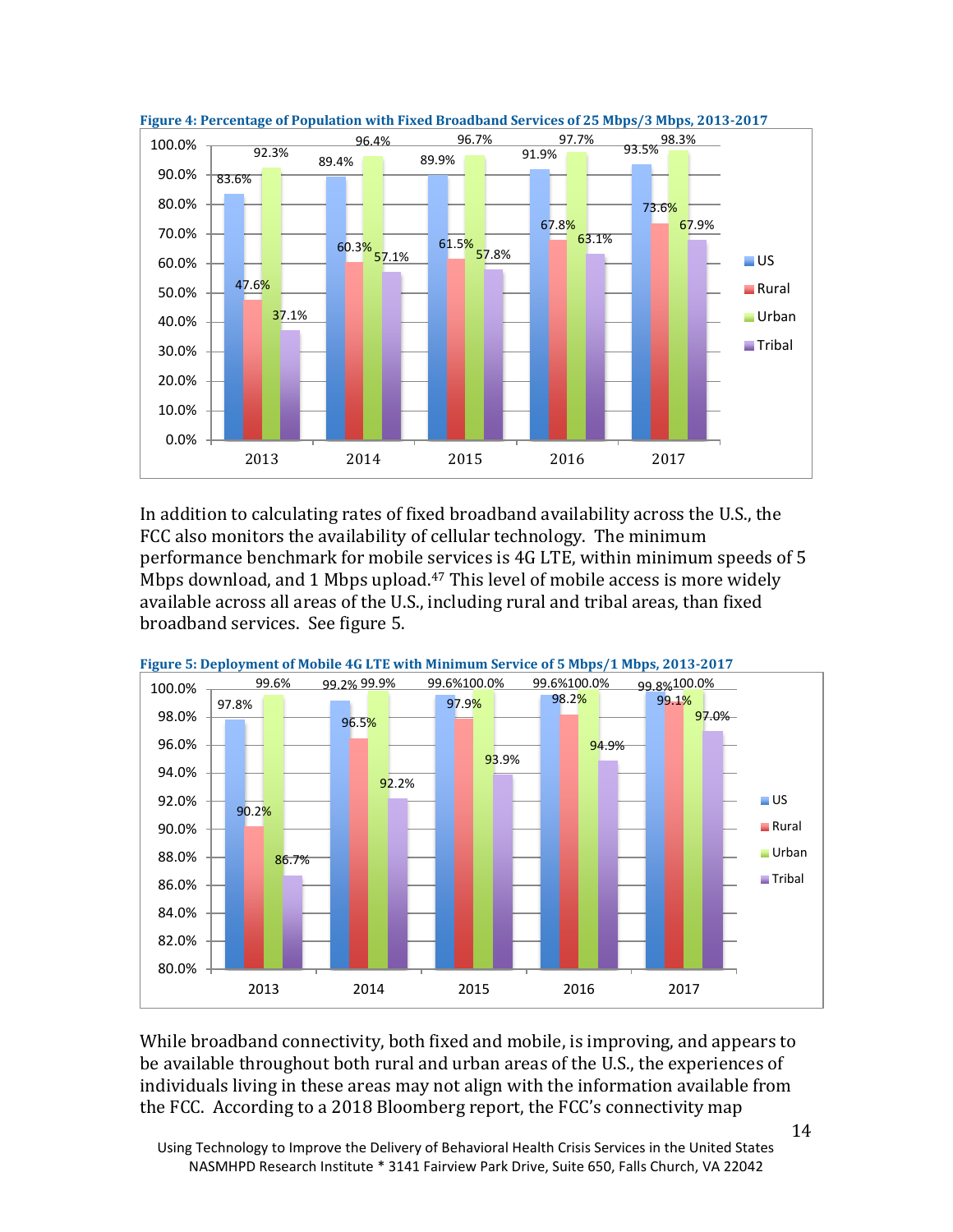(available online[iv](#page-15-0)), which maps the availability of broadband access by address, is inaccurate because it relies on Census blocks to calculate connectivity at a given address. Within Census blocks, which tend to cover small areas in urban communities and large tracts of land in rural areas, the availability of broadband can vary quite a bit. According to the report, "just because your closest neighbors have broadband doesn't guarantee you'll have any".<sup>[48](#page-21-0)</sup> While the FCC purports that 21.3 million Americans lack access to broadband connectivity, research from BroadbandNow estimates that the number of Americans without broadband access is closer to 42 million, when taking into account the disparities within Census blocks.[49](#page-22-0) The FCC data also do not consider limitations accessing broadband services due to the associated costs, and inability of some individuals to afford these services.

Staff from South Carolina's SMHA pointed out that COVID-19 is highlighting the need for expanded broadband connectivity across all areas of the state, and SMHAs across the U.S. can partner with other agencies, including departments of education, to lobby their legislatures for expanded broadband connectivity.

#### Financing

State and local government general funds remain the major funder of the behavioral health crisis continuum in most states and thus availability of state funds limits the ability of many states to expand their use of new technologies. While face-to-face and telehealth crisis services provided by mobile crisis response teams and at crisis receiving and stabilization facilities are generally reimbursable through Medicaid and private insurance, crisis systems have had limited success in getting reimbursed by insurers, because often crisis services are not considered emergency services by insurance companies. Many states rely on state general and local funds to support these two encounter-based services to ensure sustainability. However, for services provided through state-operated crisis hotlines and text lines, the responsibility for funding these services often falls solely to the SBHA, as many calls are anonymous, and Medicaid and private insurance are resistant to reimburse for non-encounter services, even though many users of these services may participate in private insurance or Medicaid. Therefore, these hotlines often become a "free good" for insurance companies to rely on. States interested in establishing an "Air Traffic Control" type crisis hotline and referral systems may benefit from working with their State Medicaid Agency and State Insurance Commissioner to explore opportunities to get insurers to contribute to the costs of implementing this essential crisis technology.

New Mexico's Behavioral Health Services Division was able to work with the state's Medicaid division to secure reimbursement for calls to the state's crisis line. However, callers must provide identifiable information, including their Medicaid enrollment status. Most call centers avoid this practice, as they want to ensure the anonymity of their callers. However, half of the callers to New Mexico's crisis line

<span id="page-15-0"></span>j iv FCC Connectivity Map available at<https://broadbandmap.fcc.gov/#/>

Using Technology to Improve the Delivery of Behavioral Health Crisis Services in the United States NASMHPD Research Institute \* 3141 Fairview Park Drive, Suite 650, Falls Church, VA 22042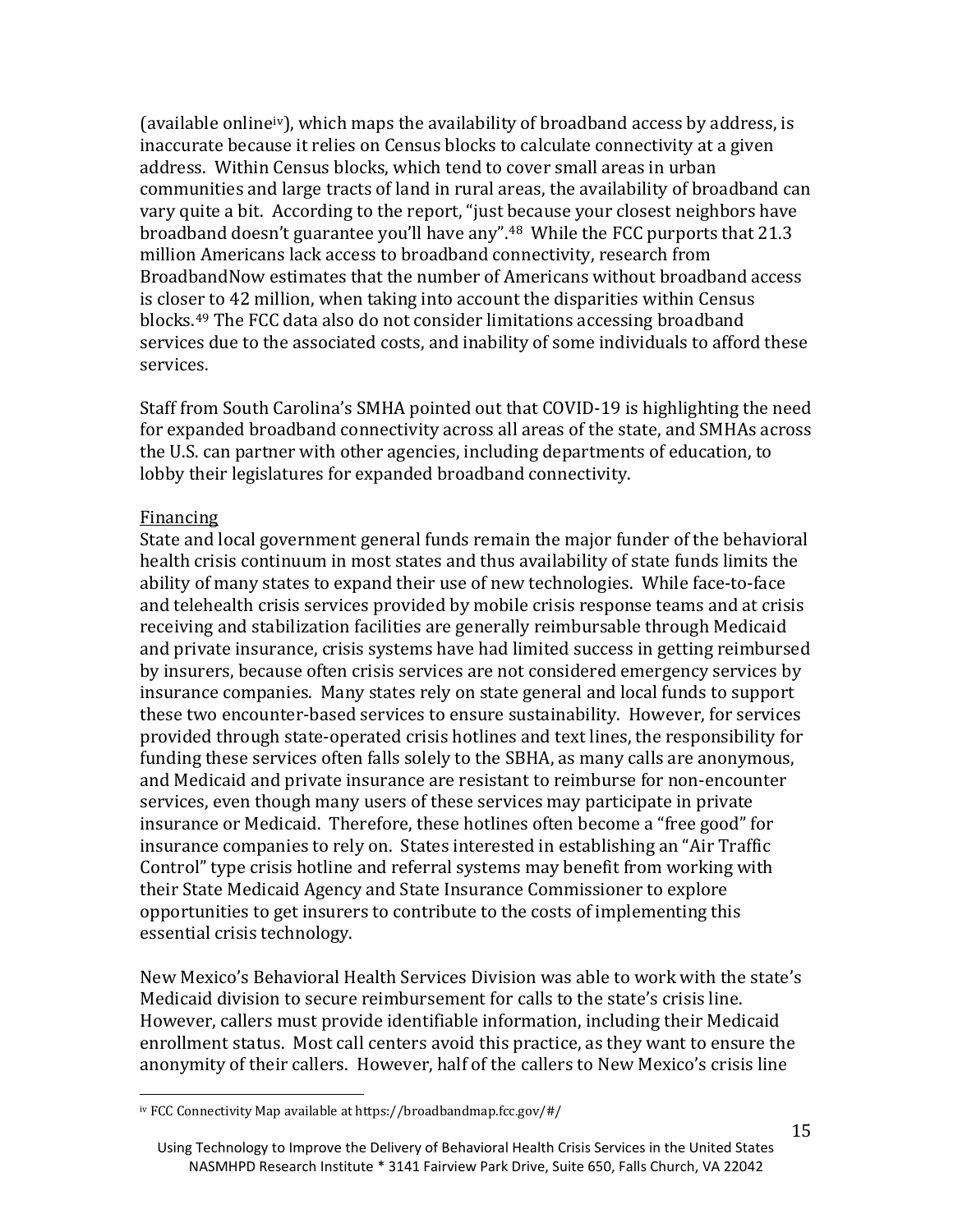self-identified as being enrolled in Medicaid; therefore, the state was able to secure the 50 percent match on half of the callers, resulting in 25 percent of the call center's costs were subsidized by Medicaid. (Lindstrom)

Another challenge related to the implementation of telehealth services is that, prior to COVID-19, CMS stipulated that only specific providers were eligible to bill for telehealth services. In normal times, clinical psychologists and clinical social workers are not eligible to bill for psychotherapy services that include medical evaluations or management services. However, in response to the current pandemic, CMS has waived some of the requirements for billing. As of March 1, 2020, under the CARES Act, CMS now allows all Medicaid-eligible providers to bill for the provision of telehealth services, including masters-level clinical psychologists and social workers.[50](#page-22-0) This flexibility allows states to better serve individuals and increases access to crisis care. Each state interviewed for this report expressed appreciation for the changes, and advocated making the changes permanent, beyond the public health crisis. Long-term strategies on the use of telehealth and who can deliver these services is an important consideration.

#### Privacy Concerns

Mental health providers must abide by the Department of Health and Human Services' Privacy Rule, which "defines and governs the use and disclosure of protected health information (PHI)".[51](#page-22-0) Providers must also adhere to the Security Rule, which "sets the standards for securing patient data that is stored or transferred by electronic methods".[52](#page-22-0) These rules apply to providers whether they are delivering services face-to-face or through virtual means. For telehealth services, providers must ensure that data are fully encrypted, and that video recordings of the sessions are not stored.

While empowering "providers to serve patients wherever they are during" the COVID-19 pandemic, HHS's Office of Civil Rights (OCR) has reinforced the requirement that these security regulations be followed during the public health crisis.[53](#page-23-0) OCR guidelines state that "a covered health provider that wants to use audio or video communication technology to provide telehealth to patients during the COVID-19 nationwide public health emergency can use any non-public-facing remote communication product that is available to communicate with patients".[54](#page-22-0)  Apps approved by the OCR, so long as they agree to enter into a business associate agreement with the provider, include: Skype for Business/Microsoft Teams, Updox, VSee, Zoom for Healthcare, Doxy.me, Google G Suite Hangouts Meet, Cisco Webex Meetings/Webex Teams, Amazon Chime, GoToMeeting, and Spruce Health Care Messenger.[55](#page-22-0) Additionally, many providers are delivering crisis services from their homes during the pandemic, it is important that they are able to provide telehealth services in a quiet area away from members of their household to ensure confidentiality and the privacy of the individual receiving services. (Chipp)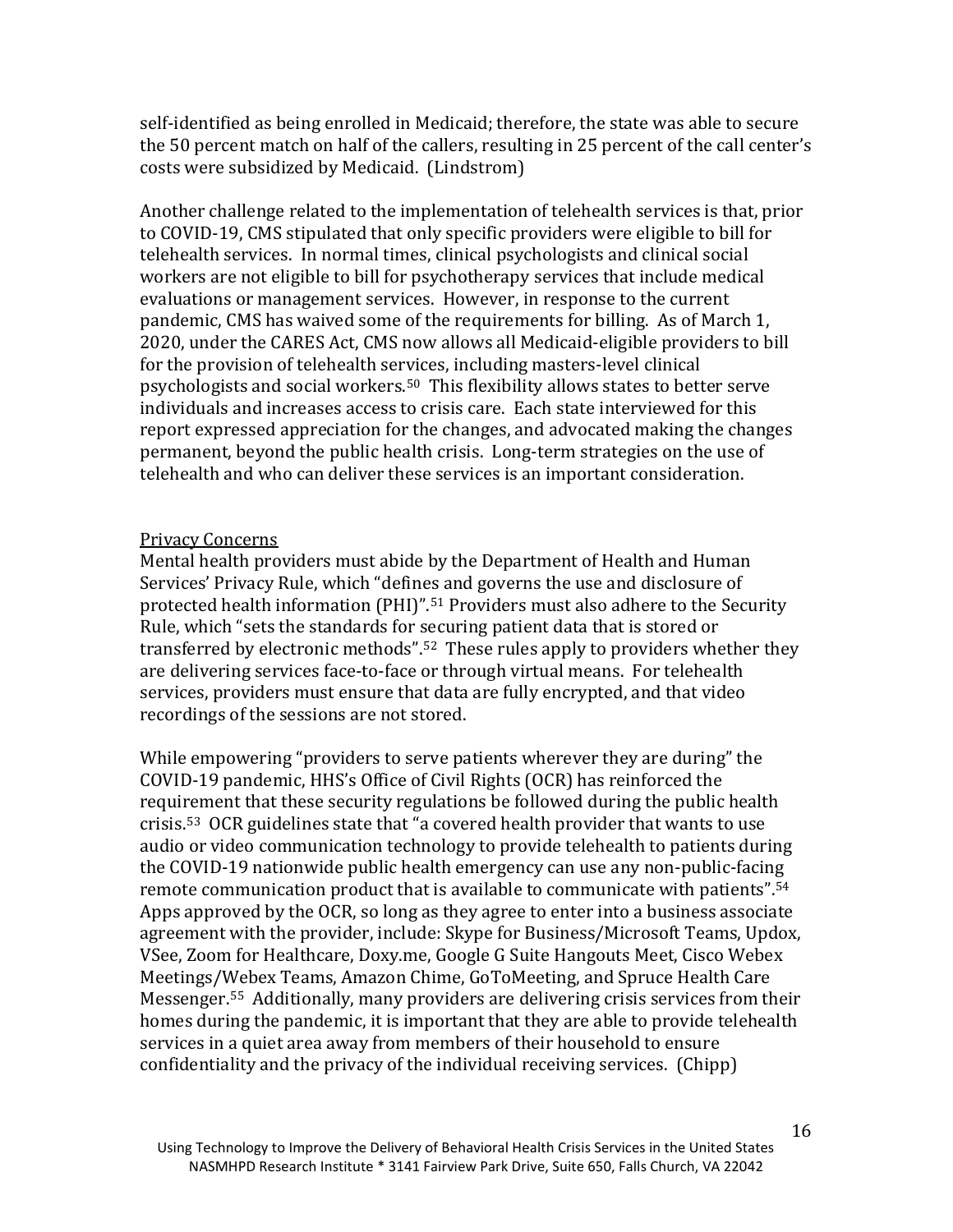Although they do not specifically offer crisis services, other technologies that promote mental health and wellness can serve as cautionary tales that underscore the need for strict security guidelines that adhere to "the core values of professional therapy [that include] strict confidentiality and patient welfare".[56](#page-22-0) There is concern among researchers that some behavioral health and wellness apps "are corporate platforms first [and] offer therapy second".[57](#page-22-0) Talkspace, launched in 2014, is an app that connects individuals through text and chat with a licensed therapist. is being scrutinized for "questionable marketing practices" and for treating client transcripts as data resources that can be mined to promote the services without concern for client confidentiality.[58](#page-22-0) In addition, there is concern that private, for-profit companies such as Talkspace are driven by revenue, rather than concern for the wellbeing of their clients. A report by the New York Times found that Talkspace had employees write false reviews of the company to improve its ratings and encourage more sales, and "gave employees burner phones to help evade the app stores' techniques for detecting false reviews".[59](#page-22-0) Of similar concern, a 2019 study released by Privacy International found that 76 percent of mental health websites in Europe, including those with depression screeners, would pass "answers and results of mental health check tests direct[ly] to third parties for ad-targeting purposes".<sup>60</sup> This indicates that these sites "treat the personal data of their visitors as a commodity," and do not "take the privacy of their visitors as seriously as they should".<sup>[61](#page-23-1)</sup> Such deceitful practices can contribute to a feeling of uncertainty and a lack of trust in technologies that can effectively help people in crisis, inhibiting their use.

#### Efficacy and Safety of Technological Applications

While there is a lot of hope and opportunity surrounding the future of technology for the delivery and enhancement of crisis services, there is very little regulation on app design, and the safety and effectiveness of these new technologies.<sup>[62](#page-23-2)</sup> More research needs to be done to determine which apps are safe, effective, and reliable. This is an opportunity for state and federal policy makers and advocates to research the efficacy of apps and establish regulations that promote confidence in their use. Apps also need to be studied to ensure they are culturally competent and do no harm. If certain apps are determined to be effective at predicting and mitigating behavioral health crises, and connecting individuals to care, states may decide to invest in these apps as a way to offset some of the challenges associated with the delivery of crisis care and behavioral health workforce shortages experienced by communities across the U.S.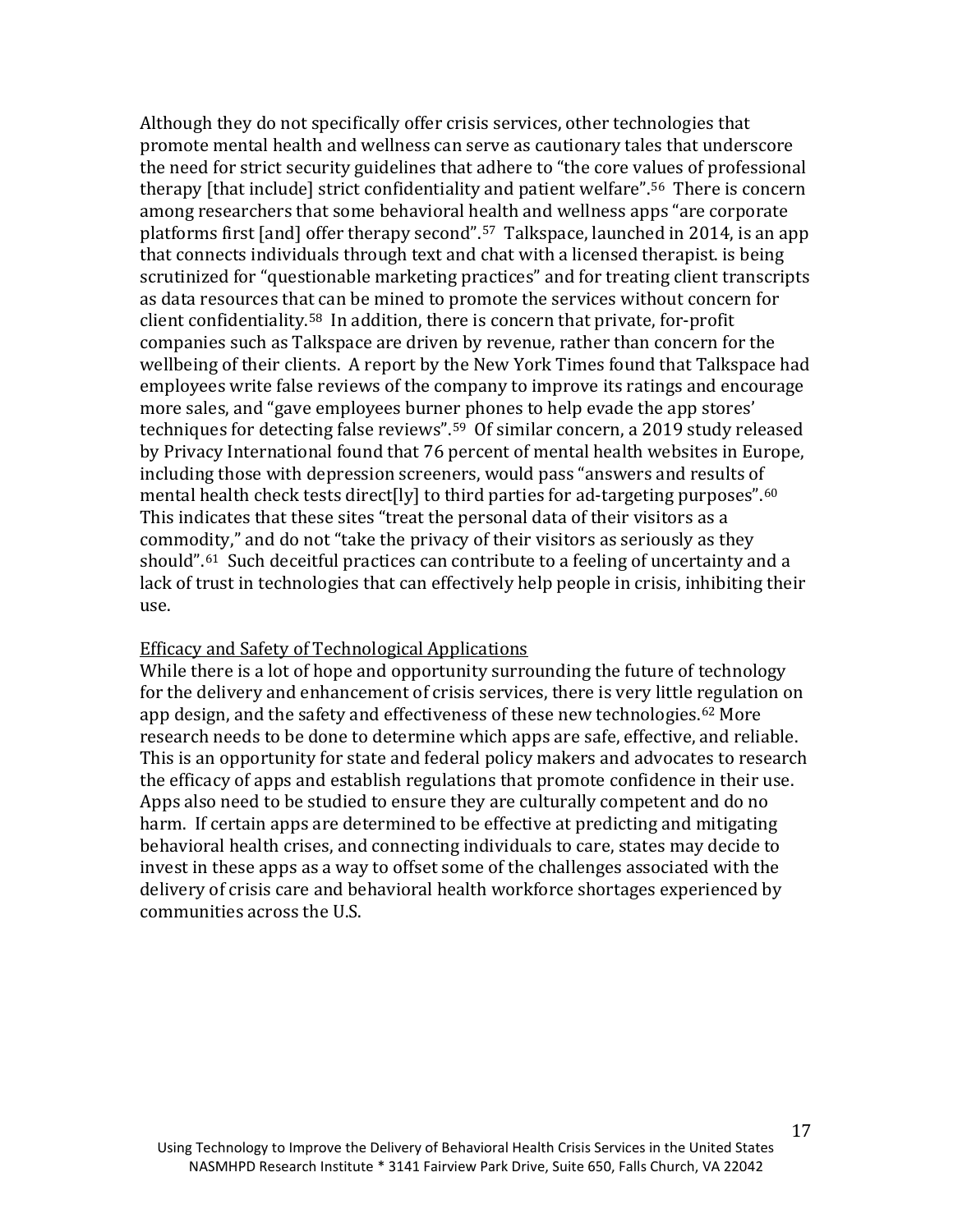*This working paper was supported by the Center for Mental Health Services/Substance Abuse and Mental Health Services Administration of the Department of Health and Human Services.*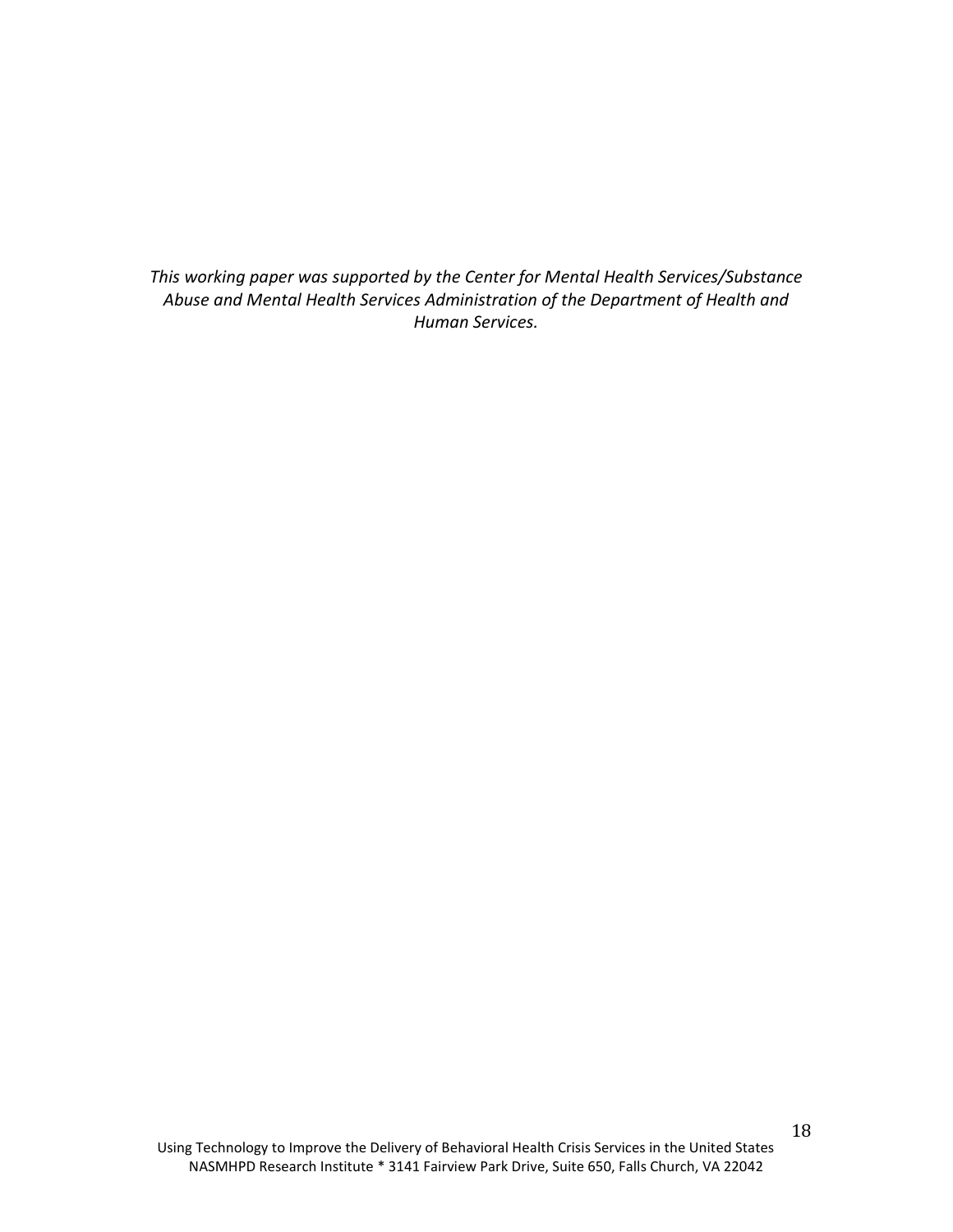#### <span id="page-19-0"></span>References

<sup>1</sup> SAMHSA. April 2020. National guidelines for behavioral health crisis care best practice toolkit. Substance Abuse and Mental Health Services Administration. [https://www.samhsa.gov/sites/default/files/national-guidelines-for-behavioral](https://www.samhsa.gov/sites/default/files/national-guidelines-for-behavioral-health-crisis-care-02242020.pdf)[health-crisis-care-02242020.pdf](https://www.samhsa.gov/sites/default/files/national-guidelines-for-behavioral-health-crisis-care-02242020.pdf) I

<sup>2</sup> NRI, Inc. 2015 and 2020 State Profiles Data. 2015 data available at https://www.nri-incdata.org; 2020 data in development.

<sup>3</sup> SAMHSA. April 2020. National guidelines for behavioral health crisis care best practice toolkit. Substance Abuse and Mental Health Services Administration. [https://www.samhsa.gov/sites/default/files/national-guidelines-for-behavioral](https://www.samhsa.gov/sites/default/files/national-guidelines-for-behavioral-health-crisis-care-02242020.pdf)[health-crisis-care-02242020.pdf](https://www.samhsa.gov/sites/default/files/national-guidelines-for-behavioral-health-crisis-care-02242020.pdf)

<sup>4</sup> Jurewicz, I. April 2015. Mental health in young adults and adolescents – supporting general physicians to provide holistic care. Royal College of Physicians Clinical Medicine. <https://www.ncbi.nlm.nih.gov/pmc/articles/PMC4953734/>

<sup>5</sup> Chen, J. 5 May 2020. Social media demographics to inform your strategy in 2020. <https://sproutsocial.com/insights/new-social-media-demographics/>

<sup>6</sup> Chen, J. 5 May 2020. Social media demographics to inform your strategy in 2020. <https://sproutsocial.com/insights/new-social-media-demographics/>

<sup>7</sup> Chen, J. 5 May 2020. Social media demographics to inform your strategy in 2020. <https://sproutsocial.com/insights/new-social-media-demographics/>

<sup>8</sup> WebFX. 2020. Influencer marketing pricing: how much does it cost in 2020? <https://www.webfx.com/influencer-marketing-pricing.html>

<sup>9</sup> NRI, Inc. 2015 and 2020 State Profiles Data. 2015 data available at https://www.nri-incdata.org; 2020 data in development.

<sup>10</sup> SAMHSA. April 2020. National guidelines for behavioral health crisis care best practice toolkit. Substance Abuse and Mental Health Services Administration. [https://www.samhsa.gov/sites/default/files/national-guidelines-for-behavioral](https://www.samhsa.gov/sites/default/files/national-guidelines-for-behavioral-health-crisis-care-02242020.pdf)[health-crisis-care-02242020.pdf](https://www.samhsa.gov/sites/default/files/national-guidelines-for-behavioral-health-crisis-care-02242020.pdf)

<sup>11</sup> Pew Research Center. 12 June 2019. Mobile fact sheet.

<https://www.pewresearch.org/internet/fact-sheet/mobile/>

<sup>12</sup> AlertMedia. 3 March 2020. Using location based alerts in emergency situations. <https://www.alertmedia.com/blog/using-location-data-in-emergency-situations/> <sup>13</sup> The Georgia Collaborative ASO. 2020. Georgia Crisis and Access Line (GCAL)

Behavioral Health Link website.

[https://www.georgiacollaborative.com/providers/georgia-crisis-and-access-line](https://www.georgiacollaborative.com/providers/georgia-crisis-and-access-line-gcal/)[gcal/](https://www.georgiacollaborative.com/providers/georgia-crisis-and-access-line-gcal/)

<sup>14</sup> BHL. 2020. Behavioral Health Link. <http://www.behavioralhealthlink.com/> <sup>15</sup> SAMHSA. April 2020. National guidelines for behavioral health crisis care best practice toolkit. Substance Abuse and Mental Health Services Administration. [https://www.samhsa.gov/sites/default/files/national-guidelines-for-behavioral](https://www.samhsa.gov/sites/default/files/national-guidelines-for-behavioral-health-crisis-care-02242020.pdf)[health-crisis-care-02242020.pdf](https://www.samhsa.gov/sites/default/files/national-guidelines-for-behavioral-health-crisis-care-02242020.pdf)

<sup>16</sup> Lenhart, A. 19 March 2012. Teens, smartphones and texting. [https://www.fitsnews.com/wp](https://www.fitsnews.com/wp-content/uploads/2012/03/PIP_Teens_Smartphones_and_Texting.pdf)[content/uploads/2012/03/PIP\\_Teens\\_Smartphones\\_and\\_Texting.pdf](https://www.fitsnews.com/wp-content/uploads/2012/03/PIP_Teens_Smartphones_and_Texting.pdf)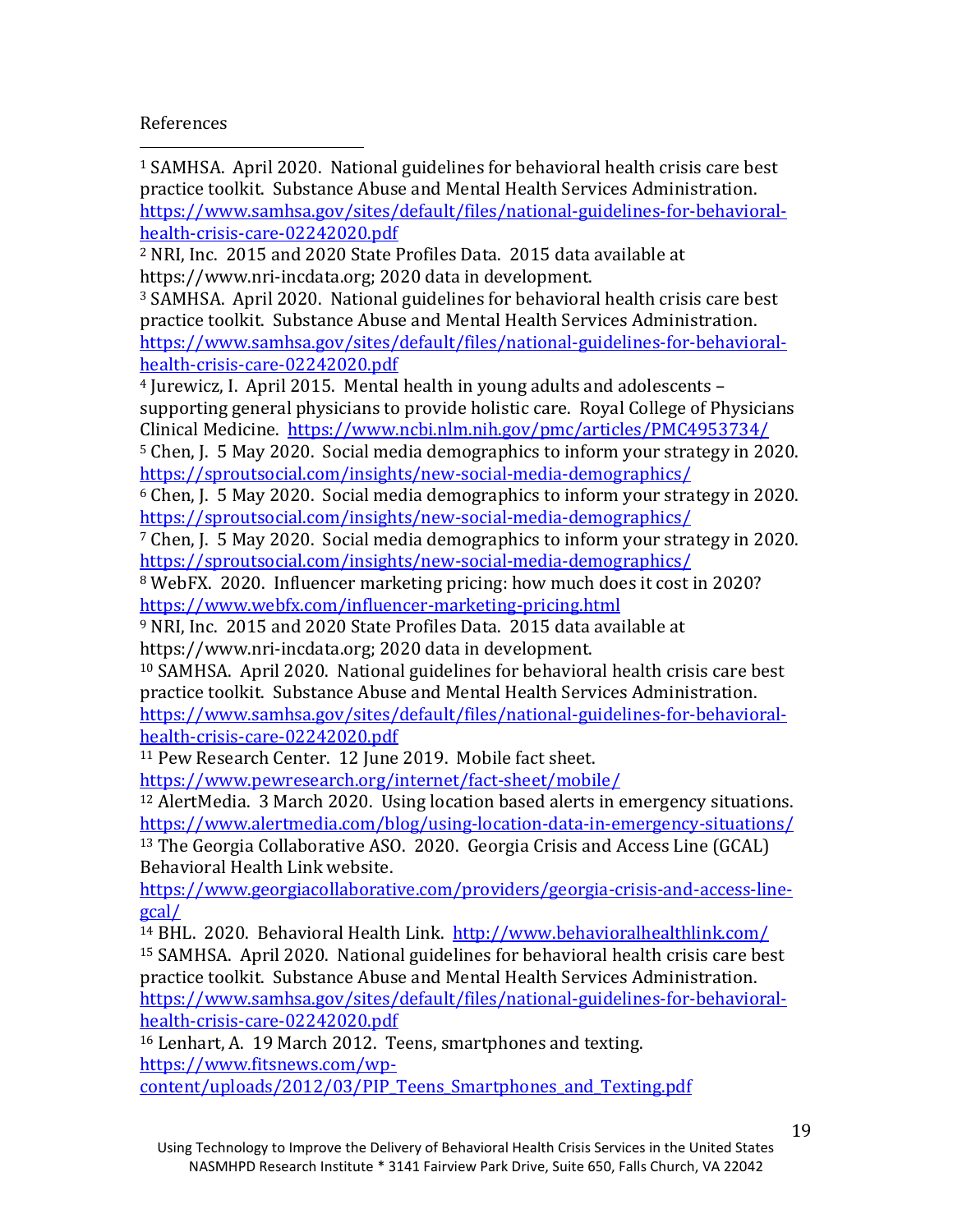<span id="page-20-0"></span> 17 Lenhart, A. 19 March 2012. Teens, smartphones and texting. [https://www.fitsnews.com/wp-](https://www.fitsnews.com/wp-content/uploads/2012/03/PIP_Teens_Smartphones_and_Texting.pdf)

[content/uploads/2012/03/PIP\\_Teens\\_Smartphones\\_and\\_Texting.pdf](https://www.fitsnews.com/wp-content/uploads/2012/03/PIP_Teens_Smartphones_and_Texting.pdf)

<sup>18</sup> Colorado Office of Behavioral Health. 2020. Colorado Crisis Services text services dashboard, State FY July 2019 to June 2020.

<sup>19</sup> Colorado Office of Behavioral Health. 2020. Colorado Crisis Services text services dashboard, State FY July 2019 to June 2020.

<sup>20</sup> Protocol Services. June 2020. New Mexico Crisis and Access Line June 2020 utilization report. [https://www.nmcrisisline.com/wp-](https://www.nmcrisisline.com/wp-content/uploads/2020/07/New-Mexico-Crisis-and-Access-Line-June-2020_Community-Report.pdf)

[content/uploads/2020/07/New-Mexico-Crisis-and-Access-Line-June-](https://www.nmcrisisline.com/wp-content/uploads/2020/07/New-Mexico-Crisis-and-Access-Line-June-2020_Community-Report.pdf)

[2020\\_Community-Report.pdf](https://www.nmcrisisline.com/wp-content/uploads/2020/07/New-Mexico-Crisis-and-Access-Line-June-2020_Community-Report.pdf)

<sup>21</sup> Protocol Services. June 2020. New Mexico Crisis and Access Line June 2020 utilization report. [https://www.nmcrisisline.com/wp-](https://www.nmcrisisline.com/wp-content/uploads/2020/07/New-Mexico-Crisis-and-Access-Line-June-2020_Community-Report.pdf)

[content/uploads/2020/07/New-Mexico-Crisis-and-Access-Line-June-](https://www.nmcrisisline.com/wp-content/uploads/2020/07/New-Mexico-Crisis-and-Access-Line-June-2020_Community-Report.pdf)2020 Community-Report.pdf

<sup>22</sup> Tennessee Department of Mental Health and Substance Abuse Services. 2020. COVID-19 emotional support line for healthcare workers.

<https://www.tn.gov/behavioral-health/emotional-support.html>

<sup>23</sup> Suicide Prevention Lifeline. 2020. About the Lifeline. <https://suicidepreventionlifeline.org/about/>

<sup>24</sup> Fisher, N. 31 July 2020. New 3-digit suicide prevention hotline coming following unanimous support from FCC.

[https://www.forbes.com/sites/nicolefisher/2020/07/31/new-3-digit-suicide](https://www.forbes.com/sites/nicolefisher/2020/07/31/new-3-digit-suicide-prevention-hotline-coming-following-unanimous-support-by-fcc/#2867b0b35b00)[prevention-hotline-coming-following-unanimous-support-by-fcc/#2867b0b35b00](https://www.forbes.com/sites/nicolefisher/2020/07/31/new-3-digit-suicide-prevention-hotline-coming-following-unanimous-support-by-fcc/#2867b0b35b00) <sup>25</sup> Kelly, M. 17 July 2020. The national suicide prevention lifeline will be available

by dialing '988' in 2022.

[https://www.theverge.com/2020/7/17/21328600/national-suicide-prevention](https://www.theverge.com/2020/7/17/21328600/national-suicide-prevention-lifeline-number-dial-988-fcc)[lifeline-number-dial-988-fcc](https://www.theverge.com/2020/7/17/21328600/national-suicide-prevention-lifeline-number-dial-988-fcc)

<sup>26</sup> Kubba, Y. 19 December 2019. The FCC proposes creation of a three-digit dialing code, 988, for suicide prevention. [https://commlawgroup.com/2019/the-fcc](https://commlawgroup.com/2019/the-fcc-proposes-creation-of-a-three-digit-dialing-code-988-for-suicide-prevention/)[proposes-creation-of-a-three-digit-dialing-code-988-for-suicide-prevention/](https://commlawgroup.com/2019/the-fcc-proposes-creation-of-a-three-digit-dialing-code-988-for-suicide-prevention/)

 $27$  Kubba, Y. 19 December 2019. The FCC proposes creation of a three-digit dialing code, 988, for suicide prevention. [https://commlawgroup.com/2019/the-fcc](https://commlawgroup.com/2019/the-fcc-proposes-creation-of-a-three-digit-dialing-code-988-for-suicide-prevention/)[proposes-creation-of-a-three-digit-dialing-code-988-for-suicide-prevention/](https://commlawgroup.com/2019/the-fcc-proposes-creation-of-a-three-digit-dialing-code-988-for-suicide-prevention/)

<sup>28</sup> Kubba, Y. 19 December 2019. The FCC proposes creation of a three-digit dialing code, 988, for suicide prevention. [https://commlawgroup.com/2019/the-fcc](https://commlawgroup.com/2019/the-fcc-proposes-creation-of-a-three-digit-dialing-code-988-for-suicide-prevention/)[proposes-creation-of-a-three-digit-dialing-code-988-for-suicide-prevention/](https://commlawgroup.com/2019/the-fcc-proposes-creation-of-a-three-digit-dialing-code-988-for-suicide-prevention/) <sup>29</sup> Crisis Text Line. 2020. Crisis Text Line financials.

<https://www.crisistextline.org/financials/>

<sup>30</sup> Bornstein, D. 12 December 2017. A crisis line that cams with texting and data. [https://www.nytimes.com/2017/12/12/opinion/a-crisis-line-that-calms-with](https://www.nytimes.com/2017/12/12/opinion/a-crisis-line-that-calms-with-texting-and-data.html?auth=login-facebook)<u>[texting-and-data.html?auth=login-facebook](https://www.nytimes.com/2017/12/12/opinion/a-crisis-line-that-calms-with-texting-and-data.html?auth=login-facebook)</u><br><sup>31</sup> Crisis Text Line. 2 August 2020. Crisis trends. https://www.crisistrends.org

 $32$  Bornstein, D. 12 December 2017. A crisis line that cams with texting and data. [https://www.nytimes.com/2017/12/12/opinion/a-crisis-line-that-calms-with](https://www.nytimes.com/2017/12/12/opinion/a-crisis-line-that-calms-with-texting-and-data.html?auth=login-facebook)[texting-and-data.html?auth=login-facebook](https://www.nytimes.com/2017/12/12/opinion/a-crisis-line-that-calms-with-texting-and-data.html?auth=login-facebook)

Using Technology to Improve the Delivery of Behavioral Health Crisis Services in the United States NASMHPD Research Institute \* 3141 Fairview Park Drive, Suite 650, Falls Church, VA 22042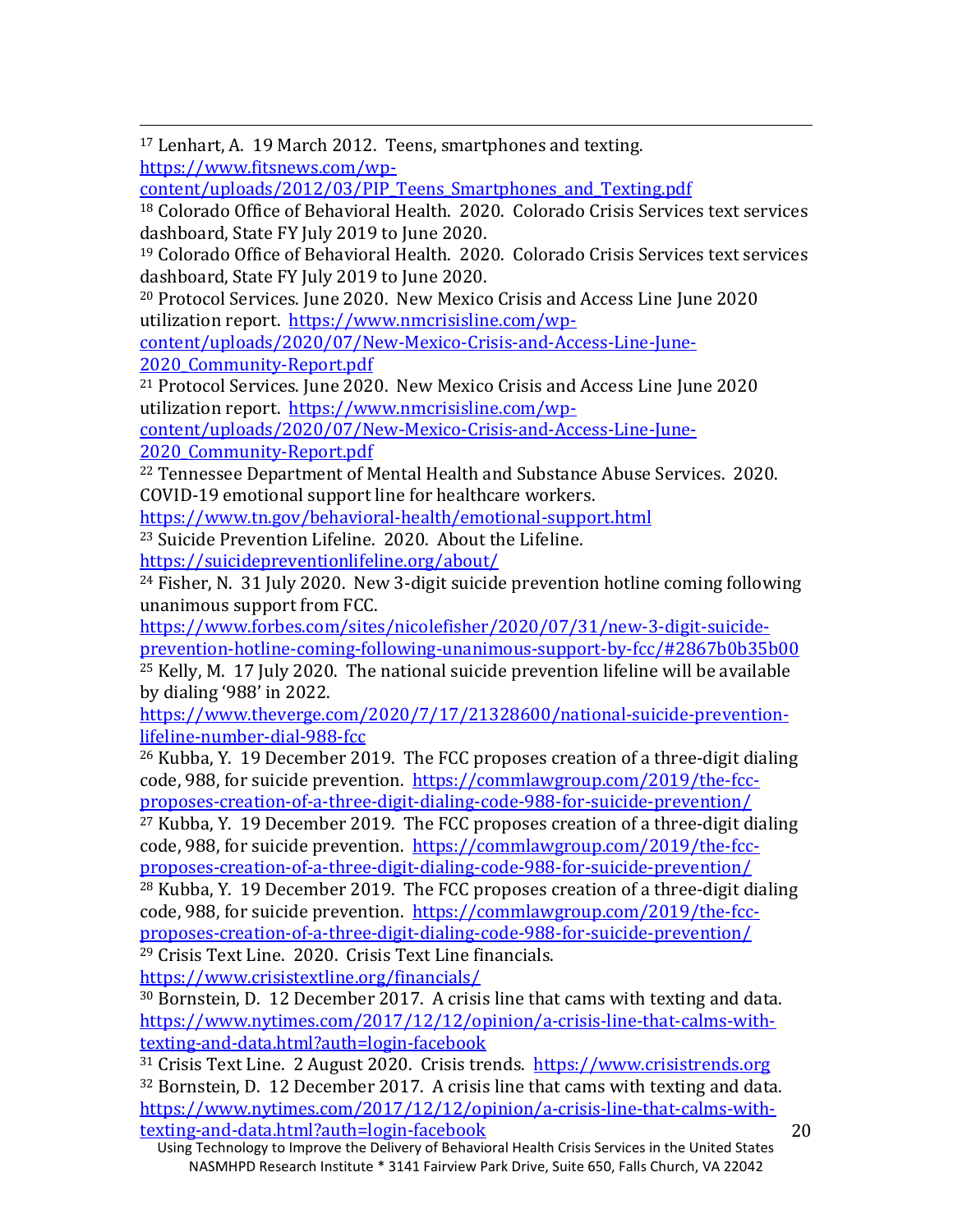<span id="page-21-0"></span> 33 Bornstein, D. 12 December 2017. A crisis line that cams with texting and data. [https://www.nytimes.com/2017/12/12/opinion/a-crisis-line-that-calms-with](https://www.nytimes.com/2017/12/12/opinion/a-crisis-line-that-calms-with-texting-and-data.html?auth=login-facebook)[texting-and-data.html?auth=login-facebook](https://www.nytimes.com/2017/12/12/opinion/a-crisis-line-that-calms-with-texting-and-data.html?auth=login-facebook)

<sup>34</sup> SAMHSA. April 2020. National guidelines for behavioral health crisis care best practice toolkit. Substance Abuse and Mental Health Services Administration. [https://www.samhsa.gov/sites/default/files/national-guidelines-for-behavioral](https://www.samhsa.gov/sites/default/files/national-guidelines-for-behavioral-health-crisis-care-02242020.pdf)[health-crisis-care-02242020.pdf](https://www.samhsa.gov/sites/default/files/national-guidelines-for-behavioral-health-crisis-care-02242020.pdf)

<sup>35</sup> NRI, Inc. 2015 and 2020 State Profiles Data. 2015 data available at https://www.nri-incdata.org; 2020 data in development.

<sup>36</sup> Morrissette, D. 2 August 2020. Improving access to behavioral health services with electronic bed registries: TTI state project profiles. SAMHSA. Pre-publication. <sup>37</sup> Morrissette, D. 2 August 2020. Improving access to behavioral health services with electronic bed registries: TTI state project profiles. SAMHSA. Pre-publication. <sup>38</sup> Morrissette, D. 2 August 2020. Improving access to behavioral health services with electronic bed registries: TTI state project profiles. SAMHSA. Pre-publication. <sup>39</sup> Morrissette, D. 2 August 2020. Improving access to behavioral health services with electronic bed registries: TTI state project profiles. SAMHSA. Pre-publication. <sup>40</sup> Morrissette, D. 2 August 2020. Improving access to behavioral health services with electronic bed registries: TTI state project profiles. SAMHSA. Pre-publication. <sup>41</sup> Morrissette, D. 2 August 2020. Improving access to behavioral health services with electronic bed registries: TTI state project profiles. SAMHSA. Pre-publication. <sup>42</sup> Morrissette, D. 2 August 2020. Improving access to behavioral health services with electronic bed registries: TTI state project profiles. SAMHSA. Pre-publication. <sup>43</sup> NIMH. 2019. Technology and the future of mental health treatment. National Institute of Mental Health. https://www.nimh.nih.gov/health/topics/technologyand-the-future-of-mental-health-treatment/index.shtml

<sup>44</sup> Ducharme, J. 20 November 2019. Artificial intelligence could help solve America's impending mental health crisis. Time Magazine.

<https://time.com/5727535/artificial-intelligence-psychiatry/>

<sup>45</sup> Federal Communications Commission. 29 May 2019. 2019 broadband deployment report. Federal Communications Commission.

[https://www.fcc.gov/reports-research/reports/broadband-progress](https://www.fcc.gov/reports-research/reports/broadband-progress-reports/2019-broadband-deployment-report)[reports/2019-broadband-deployment-report](https://www.fcc.gov/reports-research/reports/broadband-progress-reports/2019-broadband-deployment-report)

<sup>46</sup> Federal Communications Commission. 29 May 2019. 2019 broadband deployment report. Federal Communications Commission.

[https://www.fcc.gov/reports-research/reports/broadband-progress](https://www.fcc.gov/reports-research/reports/broadband-progress-reports/2019-broadband-deployment-report)[reports/2019-broadband-deployment-report](https://www.fcc.gov/reports-research/reports/broadband-progress-reports/2019-broadband-deployment-report)

<sup>47</sup> Federal Communications Commission. 29 May 2019. 2019 broadband deployment report. Federal Communications Commission. [https://www.fcc.gov/reports-research/reports/broadband-progress-](https://www.fcc.gov/reports-research/reports/broadband-progress-reports/2019-broadband-deployment-report)

[reports/2019-broadband-deployment-report](https://www.fcc.gov/reports-research/reports/broadband-progress-reports/2019-broadband-deployment-report)

<sup>48</sup> Pegoraro, R. 28 February 2018. The problem with America's new national broadband map. Bloomberg CityLab.

[https://www.bloomberg.com/news/articles/2018-02-28/the-problem-with-the](https://www.bloomberg.com/news/articles/2018-02-28/the-problem-with-the-fcc-s-new-national-broadband-map)fcc-s-new-national-broadband-map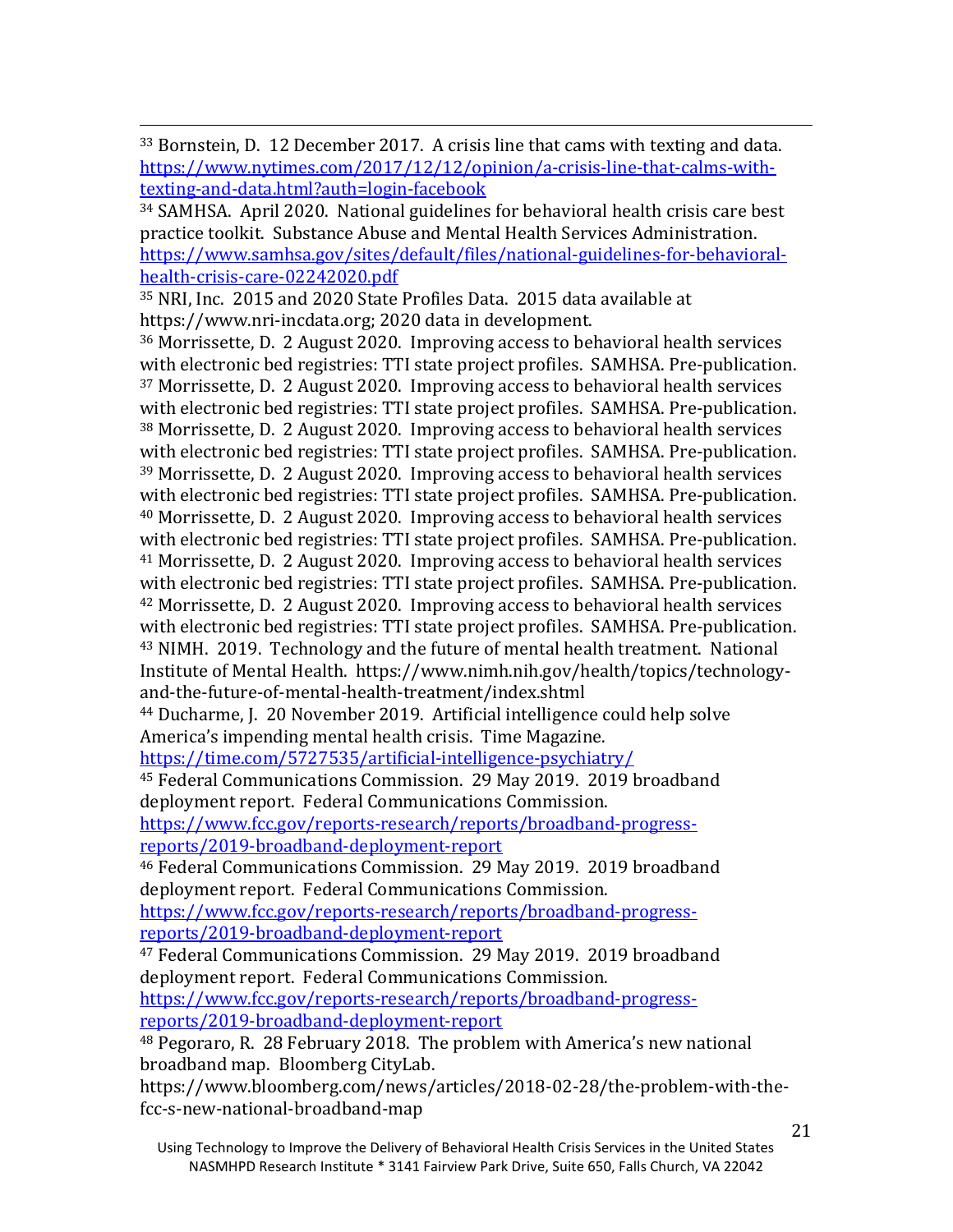<span id="page-22-0"></span> 49 Busby, J. and Tanberk, J. 3 February 2020. FCC reports broadband unavailable to 21 million Americans, BroadbandNow study indicates 42 million do not have access. BroadbandNow Research. https://www.broadbandnow.com/research/fccunderestimates-unserved-by-50-percent

<sup>50</sup> CMS. 29 April 2020. Physicians and other clinicians: CMS flexibilities to fight COVID-19. Centers for Medicare and Medicaid Services.

<https://www.cms.gov/files/document/covid-19-physicians-and-practitioners.pdf> <sup>51</sup> Chiron. 2020. HIPAA compliance for telemedicine providers: definitive guide to telemedicine. Medici. [https://chironhealth.com/definitive-guide-to-](https://chironhealth.com/definitive-guide-to-telemedicine/telemedicine-info-healthcare-providers/hipaa-compliance/)

[telemedicine/telemedicine-info-healthcare-providers/hipaa-compliance/](https://chironhealth.com/definitive-guide-to-telemedicine/telemedicine-info-healthcare-providers/hipaa-compliance/)

<sup>52</sup> Chiron. 2020. HIPAA compliance for telemedicine providers: definitive guide to telemedicine. Medici. [https://chironhealth.com/definitive-guide-to-](https://chironhealth.com/definitive-guide-to-telemedicine/telemedicine-info-healthcare-providers/hipaa-compliance/)

[telemedicine/telemedicine-info-healthcare-providers/hipaa-compliance/](https://chironhealth.com/definitive-guide-to-telemedicine/telemedicine-info-healthcare-providers/hipaa-compliance/)

<sup>53</sup> HHS Office of Civil Rights. 30 March 2020. Notification of enforcement discretion for telehealth remote communications during the COVID-19 nationwide public health emergency. U.S. Department of Health and Human Services.

[https://www.hhs.gov/hipaa/for-professionals/special-topics/emergency](https://www.hhs.gov/hipaa/for-professionals/special-topics/emergency-preparedness/notification-enforcement-discretion-telehealth/index.html)[preparedness/notification-enforcement-discretion-telehealth/index.html](https://www.hhs.gov/hipaa/for-professionals/special-topics/emergency-preparedness/notification-enforcement-discretion-telehealth/index.html)

<sup>54</sup> HHS Office of Civil Rights. 30 March 2020. Notification of enforcement discretion for telehealth remote communications during the COVID-19 nationwide public health emergency. U.S. Department of Health and Human Services.

[https://www.hhs.gov/hipaa/for-professionals/special-topics/emergency-](https://www.hhs.gov/hipaa/for-professionals/special-topics/emergency-preparedness/notification-enforcement-discretion-telehealth/index.html)

[preparedness/notification-enforcement-discretion-telehealth/index.html](https://www.hhs.gov/hipaa/for-professionals/special-topics/emergency-preparedness/notification-enforcement-discretion-telehealth/index.html)

<sup>55</sup> HHS Office of Civil Rights. 30 March 2020. Notification of enforcement discretion for telehealth remote communications during the COVID-19 nationwide public health emergency. U.S. Department of Health and Human Services.

[https://www.hhs.gov/hipaa/for-professionals/special-topics/emergency](https://www.hhs.gov/hipaa/for-professionals/special-topics/emergency-preparedness/notification-enforcement-discretion-telehealth/index.html)[preparedness/notification-enforcement-discretion-telehealth/index.html](https://www.hhs.gov/hipaa/for-professionals/special-topics/emergency-preparedness/notification-enforcement-discretion-telehealth/index.html)

<sup>56</sup> Hill, K., and Krolik, A. 7 August 2020. At Talkspace, start-up culture collides with mental health concerns. The New York Times.

<https://www.nytimes.com/2020/08/07/technology/talkspace.html>

<sup>57</sup> Hill, K., and Krolik, A. 7 August 2020. At Talkspace, start-up culture collides with mental health concerns. The New York Times.

<https://www.nytimes.com/2020/08/07/technology/talkspace.html>

<sup>58</sup> Hill, K., and Krolik, A. 7 August 2020. At Talkspace, start-up culture collides with mental health concerns. The New York Times.

<https://www.nytimes.com/2020/08/07/technology/talkspace.html>

<sup>59</sup> Hill, K., and Krolik, A. 7 August 2020. At Talkspace, start-up culture collides with mental health concerns. The New York Times.

<https://www.nytimes.com/2020/08/07/technology/talkspace.html>  $60$  Lomas, N. 4 September 2019. Mental health websites in Europe found sharing user data for ads. TechCrunch. [https://techcrunch.com/2019/09/04/mental-](https://techcrunch.com/2019/09/04/mental-health-websites-in-europe-found-sharing-user-data-for-ads/?utm_source=feedburner&utm_medium=feed&utm_campaign=Feed%3A+TechCrunch%29)

[health-websites-in-europe-found-sharing-user-data-for-](https://techcrunch.com/2019/09/04/mental-health-websites-in-europe-found-sharing-user-data-for-ads/?utm_source=feedburner&utm_medium=feed&utm_campaign=Feed%3A+TechCrunch%29)

[ads/?utm\\_source=feedburner&utm\\_medium=feed&utm\\_campaign=Feed%3A+Tech](https://techcrunch.com/2019/09/04/mental-health-websites-in-europe-found-sharing-user-data-for-ads/?utm_source=feedburner&utm_medium=feed&utm_campaign=Feed%3A+TechCrunch%29) [Crunch%29](https://techcrunch.com/2019/09/04/mental-health-websites-in-europe-found-sharing-user-data-for-ads/?utm_source=feedburner&utm_medium=feed&utm_campaign=Feed%3A+TechCrunch%29)